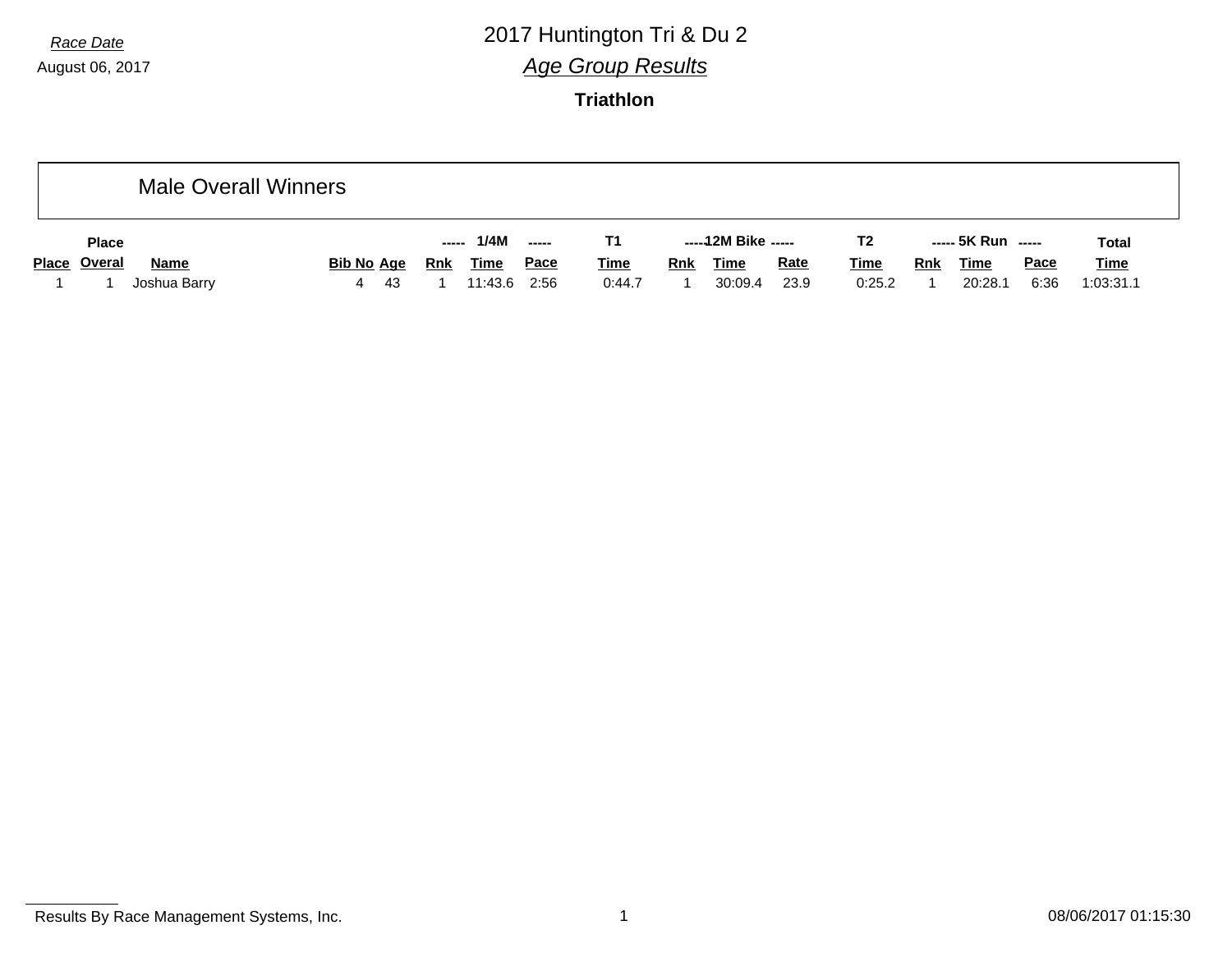|                |              | Male 15 to 19          |                   |    |             |             |               |                |                |                      |             |                |                |                    |      |              |
|----------------|--------------|------------------------|-------------------|----|-------------|-------------|---------------|----------------|----------------|----------------------|-------------|----------------|----------------|--------------------|------|--------------|
|                | <b>Place</b> |                        |                   |    | ------      | 1/4M        | ------        | T <sub>1</sub> |                | ----- 12M Bike ----- |             | T <sub>2</sub> |                | ----- 5K Run ----- |      | <b>Total</b> |
|                | Place Overal | <b>Name</b>            | <b>Bib No Age</b> |    | <b>Rnk</b>  | <b>Time</b> | Pace          | <b>Time</b>    | Rnk            | <b>Time</b>          | Rate        | Time           | <b>Rnk</b>     | <b>Time</b>        | Pace | <b>Time</b>  |
| -1             | 4            | Colin MacMillan        | 132               | 17 | $\mathbf 1$ | 9:30.5      | 2:23          | 1:20.0         | $\overline{1}$ | 36:45.6              | 19.6        | 0:24.2         | 1              | 22:32.5            | 7:16 | 1:10:33.0    |
|                |              | Male 20 to 24          |                   |    |             |             |               |                |                |                      |             |                |                |                    |      |              |
|                | <b>Place</b> |                        |                   |    | $---$       | 1/4M        | $\frac{1}{2}$ | T <sub>1</sub> |                | ----- 12M Bike ----- |             | T <sub>2</sub> |                | ----- 5K Run ----- |      | <b>Total</b> |
|                | Place Overal | <b>Name</b>            | <b>Bib No Age</b> |    | <b>Rnk</b>  | <b>Time</b> | Pace          | <b>Time</b>    | Rnk            | <b>Time</b>          | Rate        | <b>Time</b>    | Rnk            | <b>Time</b>        | Pace | <b>Time</b>  |
| -1             | 37           | Jacob Teves            | 219               | 22 | 3           | 13:40.0     | 3:25          | 0:50.7         | $\mathbf{1}$   | 37:20.9              | 19.3        | 1:32.6         | 3              | 26:09.3            | 8:26 | 1:19:33.7    |
| $\overline{2}$ | 51           | <b>Kraig Novak</b>     | 204               | 20 | 2           | 11:34.1     | 2:54          | 2:00.6         | 2              | 43:27.9              | 16.6        | 0:22.1         | $\overline{2}$ | 25:18.9            | 8:10 | 1:22:43.7    |
| 3              | 55           | <b>Anthony Ferrell</b> | 201               | 21 |             | 11:12.8     | 2:48          | 2:00.4         | 3              | 44:14.9              | 16.3        | 1:08.5         | $\mathbf{1}$   | 24:33.1            | 7:55 | 1:23:10.0    |
| 4              | 117          | Erik Hlosek            | 226               | 24 | 4           | 25:43.3     | 6:26          | 4:28.4         | 4              | 56:51.0              | 12.7        | 1:27.4         | 4              | 29:51.5            | 9:38 | 1:58:21.8    |
|                |              | Male 25 to 29          |                   |    |             |             |               |                |                |                      |             |                |                |                    |      |              |
|                | <b>Place</b> |                        |                   |    | $---$       | 1/4M        | $\frac{1}{2}$ | T <sub>1</sub> |                | ----- 12M Bike ----- |             | T <sub>2</sub> |                | ----- 5K Run ----- |      | <b>Total</b> |
| <b>Place</b>   | Overal       | <b>Name</b>            | <b>Bib No Age</b> |    | Rnk         | <b>Time</b> | Pace          | <b>Time</b>    | Rnk            | <b>Time</b>          | <b>Rate</b> | <b>Time</b>    | <b>Rnk</b>     | <b>Time</b>        | Pace | <b>Time</b>  |
| 1              | 5            | Steven Schkurko        | 190               | 28 | $\mathbf 1$ | 13:41.6     | 3:25          | 0:26.6         | $\overline{1}$ | 33:55.0              | 21.2        | 0:40.0         | $\mathbf{1}$   | 21:55.0            | 7:04 | 1:10:38.4    |
| 2              | 66           | Noah Rayne             | 183               | 25 | 2           | 14:32.1     | 3:38          | 1:04.8         | 2              | 41:50.3              | 17.2        | 0:21.2         | 3              | 27:40.3            | 8:55 | 1:25:28.9    |
| 3              | 80           | Dan Inman              | 174               | 29 | 3           | 15:10.3     | 3:48          | 0:53.0         | 3              | 42:24.0              | 17.0        | 1:00.4         | 4              | 30:44.4            | 9:55 | 1:30:12.3    |
| 4              | 103          | Michael Shestina       | 127               | 26 | 4           | 15:46.8     | 3:57          | 1:55.1         | 4              | 53:14.0              | 13.5        | 0:20.4         | $\overline{2}$ | 27:00.8            | 8:43 | 1:38:17.1    |
|                |              | Male 30 to 34          |                   |    |             |             |               |                |                |                      |             |                |                |                    |      |              |
|                |              |                        |                   |    |             |             |               |                |                |                      |             |                |                |                    |      |              |
|                | <b>Place</b> |                        |                   |    |             | 1/4M        | -----         | T <sub>1</sub> |                | ----- 12M Bike ----- |             | T <sub>2</sub> |                | ----- 5K Run ----- |      | <b>Total</b> |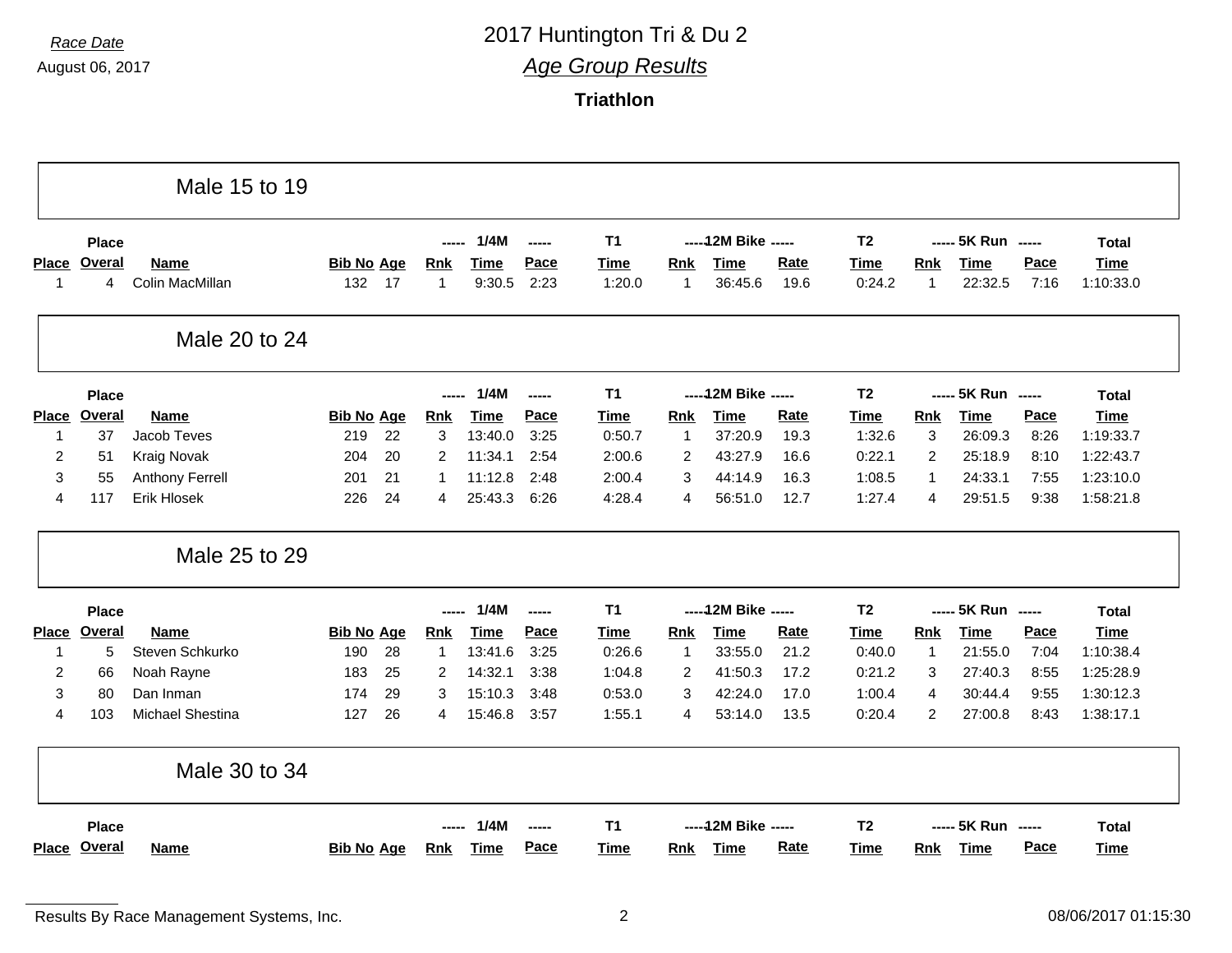**Triathlon**

|       |              | Male 30 to 34           |                   |     |                |         |               |        |            |                     |      |                |               |                    |       |           |
|-------|--------------|-------------------------|-------------------|-----|----------------|---------|---------------|--------|------------|---------------------|------|----------------|---------------|--------------------|-------|-----------|
|       | <b>Place</b> |                         |                   |     | ------         | 1/4M    | $\frac{1}{2}$ | T1     |            | -----12M Bike ----- |      | T <sub>2</sub> |               | ----- 5K Run ----- |       | Total     |
| Place | Overal       | Name                    | <b>Bib No Age</b> |     | <b>Rnk</b>     | Time    | Pace          | Time   | <b>Rnk</b> | Time                | Rate | Time           | <b>Rnk</b>    | Time               | Pace  | Time      |
|       |              | Jason Zangmeister       | 128               | -31 |                | 10:18.8 | 2:35          | 0:31.9 | 3          | 34:01.6             | 21.2 | 0:19.4         |               | 18:33.5            | 5:59  | 1:03:45.5 |
| 2     |              | <b>Blake Oatey</b>      | 64                | 34  | 6.             | 13:42.4 | 3:26          | 1:21.8 |            | 33:31.6             | 21.5 | 0:53.9         | 3             | 21:43.3            | 7:00  | 1:11:13.3 |
| 3     | 9            | Chris Schmauder         | 222               | -33 | $\overline{4}$ | 12:16.4 | 3:04          | 1:54.2 | 2          | 33:52.0             | 21.3 | 0:46.5         | 4             | 23:02.1            | 7:26  | 1:11:51.4 |
| 4     | 13           | Martin Jones            | 248               | 30  | $\mathcal{P}$  | 11:55.7 | 2:59          | 1:32.0 | 5.         | 36:30.2             | 19.7 | 1:04.7         | $\mathcal{P}$ | 21:32.6            | 6:57  | 1:12:35.4 |
| 5     | 21           | <b>Russell Valliere</b> | 245               | 34  | 3              | 12:13.4 | 3:03          | 1:06.0 | 4          | 34:34.1             | 20.8 | 0:44.7         | 5             | 26:10.3            | 8:26  | 1:14:48.7 |
| 6     | 52           | Nicholas Hunt           | 182               | -32 |                | 15:21.2 | 3:50          | 1:13.8 |            | 38:05.4             | 18.9 | 1:23.7         | 6.            | 26:47.5            | 8:38  | 1:22:51.8 |
|       | 70           | <b>Matthew Holtwick</b> | 189               | 34  | 5.             | 12:46.0 | 3:12          | 1:30.0 | 6.         | 37:11.5             | 19.4 | 1:00.2         |               | 34:31.3            | 11:08 | 1:26:59.2 |

Male 35 to 39

|       | <b>Place</b> |                     |                   |     | ----- | 1/4M    | $\frac{1}{2}$ | <b>T1</b> |            | -----12M Bike ----- |      | T2     |               | ----- 5K Run ----- |      | <b>Total</b> |
|-------|--------------|---------------------|-------------------|-----|-------|---------|---------------|-----------|------------|---------------------|------|--------|---------------|--------------------|------|--------------|
| Place | Overal       | Name                | <b>Bib No Age</b> |     | Rnk   | Time    | Pace          | Time      | <b>Rnk</b> | Time                | Rate | Time   | Rnk           | <b>Time</b>        | Pace | <b>Time</b>  |
|       |              | Nick Cicerchi       | 118               | 35  |       | 12:36.0 | 3:09          | 0:36.6    | 3          | 37:01.9             | 19.5 | 0:38.2 |               | 21:27.9            | 6:55 | 1:12:20.8    |
| 2     | 16           | Andrew Yohman       | 168               | -37 | 2     | 13:17.0 | 3:19          | 1:28.7    |            | 34:34.7             | 20.8 | 0:27.8 | 3             | 23:39.5            | 7:38 | 1:13:27.9    |
| 3     | 24           | Matt Raplenovich    | 187               | 36  | 4     | 14:29.0 | 3:37          | 0:57.3    |            | 34:56.6             | 20.6 | 0:46.8 |               | 23:58.4            | 7:44 | 1:15:08.3    |
| 4     | 35           | <b>Philip Fritz</b> | 167               | -39 | 3     | 14:17.6 | 3:34          | 1:37.3    | 8          | 40:17.2             | 17.9 | 0:41.4 | $\mathcal{P}$ | 21:56.3            | 7:05 | 1:18:50.0    |
| 5     | 42           | <b>Mark Purcell</b> | 241               | -35 | 5.    | 15:17.9 | 3:49          | 1:14.3    | 5          | 39:38.4             | 18.2 | 0:45.9 | 6             | 23:55.0            | 7:43 | 1:20:51.7    |
| 6     | 45           | Chris Stone         | 137               | 38  | 6.    | 15:27.2 | 3:52          | 2:02.8    | 4          | 38:43.9             | 18.6 | 1:42.6 | 4             | 23:50.4            | 7:41 | 1:21:47.0    |
|       | 57           | Jason Fondran       | 123               | 38  | 8     | 17:35.8 | 4:24          | 1:13.9    |            | 40:16.5             | 17.9 | 0:22.3 | 5.            | 23:51.8            | 7:42 | 1:23:20.4    |
| 8     | 87           | Mark Thompson       | 225               | 36  |       | 17:15.9 | 4:19          | 2:44.6    | 9          | 41:29.8             | 17.4 | 1:24.6 | 9             | 30:20.7            | 9:47 | 1:33:15.8    |
| 9     | 92           | Daniel Laschinger   | 242               | -39 | 9     | 19:57.4 | 4:59          | 4:01.7    | 6          | 40:00.8             | 18.0 | 2:14.1 | 8             | 29:05.8            | 9:23 | 1:35:20.0    |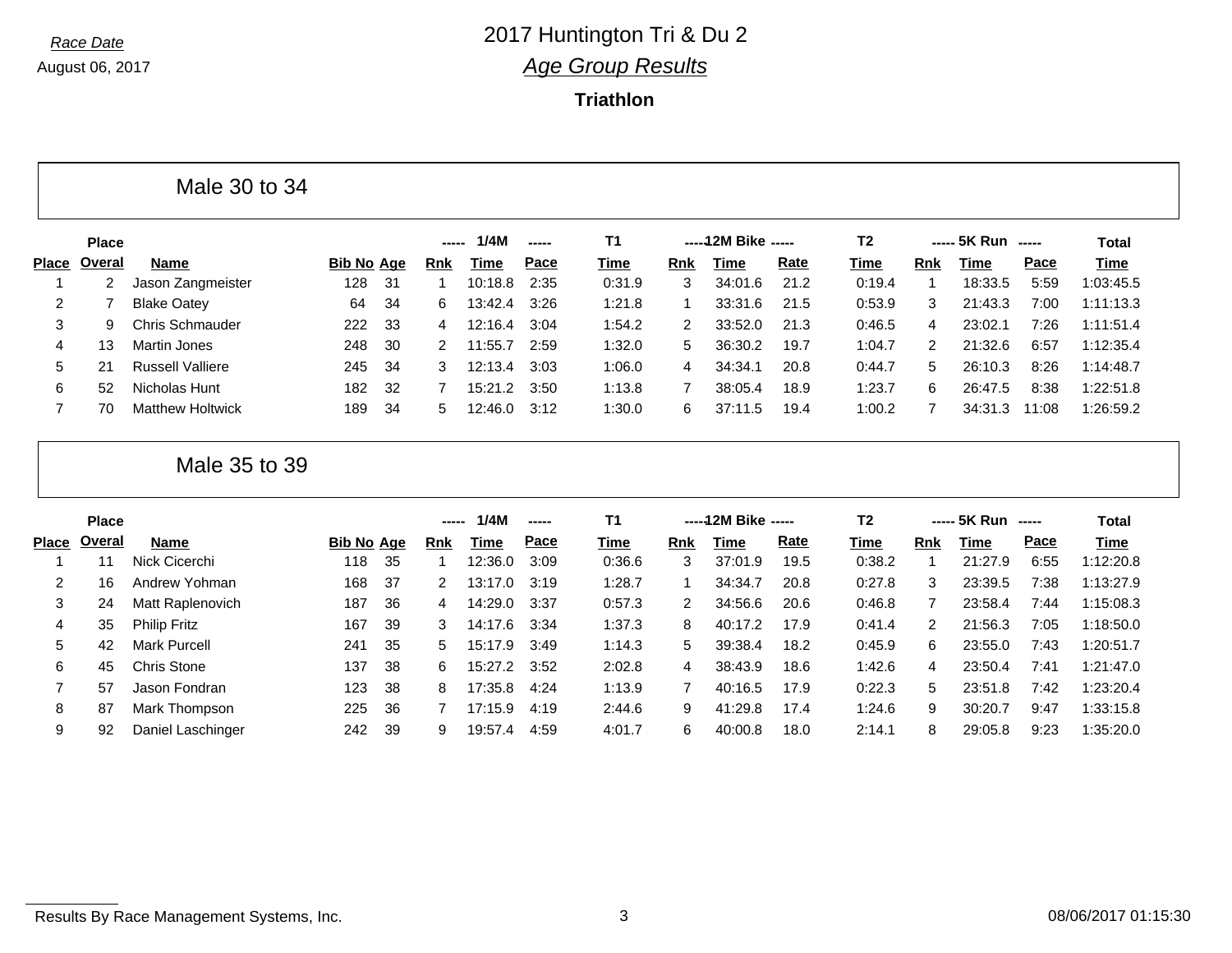**Triathlon**

|                |              | Male 40 to 44     |                   |     |                |         |               |        |               |                     |      |                |               |              |       |              |
|----------------|--------------|-------------------|-------------------|-----|----------------|---------|---------------|--------|---------------|---------------------|------|----------------|---------------|--------------|-------|--------------|
|                | <b>Place</b> |                   |                   |     | -----          | 1/4M    | $\frac{1}{2}$ | T1     |               | -----12M Bike ----- |      | T <sub>2</sub> |               | $--- 5K Run$ |       | <b>Total</b> |
| Place          | Overal       | Name              | <b>Bib No Age</b> |     | <b>Rnk</b>     | Time    | Pace          | Time   | Rnk           | Time                | Rate | Time           | Rnk           | Time         | Pace  | Time         |
|                | 14           | Mike Defazio      | 29                | 40  |                | 12:52.7 | 3:13          | 1:13.1 | 4             | 37:23.6             | 19.3 | 0:23.6         |               | 20:44.2      | 6:41  | 1:12:37.4    |
| 2              | 15           | <b>Bob Carney</b> | 238               | 44  | 4              | 13:20.1 | 3:20          | 1:16.7 |               | 33:26.3             | 21.5 | 1:16.7         | $\mathcal{P}$ | 23:31.1      | 7:35  | 1:12:51.0    |
| 3              | 17           | Giancarlo Rexach  | 26                | 40  | $\mathcal{P}$  | 12:56.3 | 3:14          | 0:51.4 | $\mathcal{P}$ | 34:04.0             | 21.1 | 0:57.7         | 3             | 25:04.1      | 8:05  | 1:13:53.7    |
| 4              | 36           | Ken Davenport     | 163               | 43  | 3              | 13:20.0 | 3:20          | 1:20.2 | 5.            | 37:25.6             | 19.2 | 1:11.3         | 5             | 25:36.7      | 8:15  | 1:18:54.1    |
| 5              | 43           | Michael Moore     | $12 \overline{ }$ | 40  | 5.             | 13:23.3 | 3:21          | 1:24.1 | 3             | 35:53.8             | 20.1 | 0:43.6         | 7             | 29:45.6      | 9:36  | 1:21:10.6    |
| 6              | 56           | Joshua Melda      | 130               | 43  | $\overline{7}$ | 16:26.2 | 4:07          | 1:46.0 | 6.            | 38:38.6             | 18.6 | 1:07.1         | 4             | 25:17.2      | 8:09  | 1:23:15.4    |
| $\overline{7}$ | 95           | Jason Brown       | 129               | 40  | 6.             | 15:55.0 | 3:59          | 5:00.7 | 8             | 46:07.8             | 15.6 | 1:11.2         | 6.            | 28:00.9      | 9:02  | 1:36:15.8    |
| 8              | 102          | Mike Daso         | 8                 | 44  | 8              | 17:32.0 | 4:23          | 1:20.7 |               | 45:05.5             | 16.0 | 2:21.3         | 8             | 31:45.3      | 10:15 | 1:38:05.0    |
| 9              | 105          | Nathan Surovi     | 180               | -41 | 9              | 19:01.7 | 4:45          | 1:29.3 | 9             | 46:45.1             | 15.4 | 0:47.4         | 9             | 32:34.2      | 10:30 | 1:40:37.9    |

Male 45 to 49

|       | <b>Place</b> |                     |                   |    | -----             | 1/4M    | ----- | T <sub>1</sub> |              | -----12M Bike ----- |      | T2     |                | ----- 5K Run ----- |       | Total     |
|-------|--------------|---------------------|-------------------|----|-------------------|---------|-------|----------------|--------------|---------------------|------|--------|----------------|--------------------|-------|-----------|
| Place | Overal       | Name                | <b>Bib No Age</b> |    | <b>Rnk</b>        | Time    | Pace  | Time           | <b>Rnk</b>   | Time                | Rate | Time   | <b>Rnk</b>     | Time               | Pace  | Time      |
|       | 3            | Per Schroeder       | 191               | 46 |                   | 10:50.7 | 2:43  | 0:37.0         |              | 31:40.1             | 22.7 | 0:33.3 |                | 20:31.3            | 6:37  | 1:04:12.6 |
| 2     | 8            | Tom Lundin          | 178               | 48 | 5                 | 12:49.3 | 3:12  | 1:03.9         | 4            | 35:12.3             | 20.5 | 0:41.4 | 2              | 21:32.8            | 6:57  | 1:11:19.8 |
| 3     | 12           | Marc Travis         | 142               | 48 | 2                 | 11:00.3 | 2:45  | 0:42.9         | $\mathbf{2}$ | 34:17.1             | 21.0 | 0:38.4 | 8              | 25:44.6            | 8:18  | 1:12:23.5 |
| 4     | 18           | Mark Cominsky       | 9                 | 46 | 10                | 14:12.5 | 3:33  | 1:55.1         | 3            | 34:37.0             | 20.8 | 0:38.6 | 3              | 22:32.7            | 7:16  | 1:13:56.1 |
| 5     | 25           | David Dunstan       | 125               | 47 |                   | 13:12.3 | 3:18  | 1:57.8         | 5.           | 36:05.0             | 20.0 | 1:01.2 | 4              | 23:06.2            | 7:27  | 1:15:22.7 |
| 6     | 32           | Ryan Christofferson | 120               | 45 | 3                 | 12:26.5 | 3:07  | 1:29.6         | 8.           | 37:49.7             | 19.0 | 0:55.7 | $\overline{7}$ | 25:13.4            | 8:08  | 1:17:55.0 |
| 7     | 34           | Daniel Harvey       | 210               | 49 | 6.                | 13:10.5 | 3:18  | 1:44.4         | 10           | 38:52.9             | 18.5 | 0:31.7 | 5.             | 24:12.2            | 7:48  | 1:18:32.0 |
| 8     | 38           | <b>Brad Norton</b>  | 249               | 49 | 8                 | 13:48.5 | 3:27  | 1:32.7         | 6.           | 37:28.2             | 19.2 | 0:59.6 | 10             | 26:01.0            | 8:24  | 1:19:50.3 |
| 9     | 49           | <b>Matthew Lott</b> | 126               | 49 | 14                | 18:00.9 | 4:30  | 1:24.6         |              | 37:31.9             | 19.2 | 1:23.2 | 6              | 24:12.3            | 7:48  | 1:22:33.0 |
| 10    | 62           | Kris Snyder         | 116               | 45 | 9                 | 14:02.4 | 3:31  | 2:00.5         | 11           | 41:19.1             | 17.4 | 1:41.1 | 9              | 25:44.6            | 8:18  | 1:24:47.9 |
| 11    | 77           | <b>Rubin Garcia</b> | 25                | 45 | 11                | 14:54.6 | 3:44  | 1:25.6         | 9            | 38:41.8             | 18.6 | 1:06.0 | 14             | 32:43.6            | 10:33 | 1:28:51.9 |
| 12    | 78           | Roger Jones         | 27                | 46 | $12 \overline{ }$ | 17:00.1 | 4:15  | 2:56.7         | 12           | 41:40.8             | 17.3 | 1:29.5 | 11             | 26:02.9            | 8:24  | 1:29:10.2 |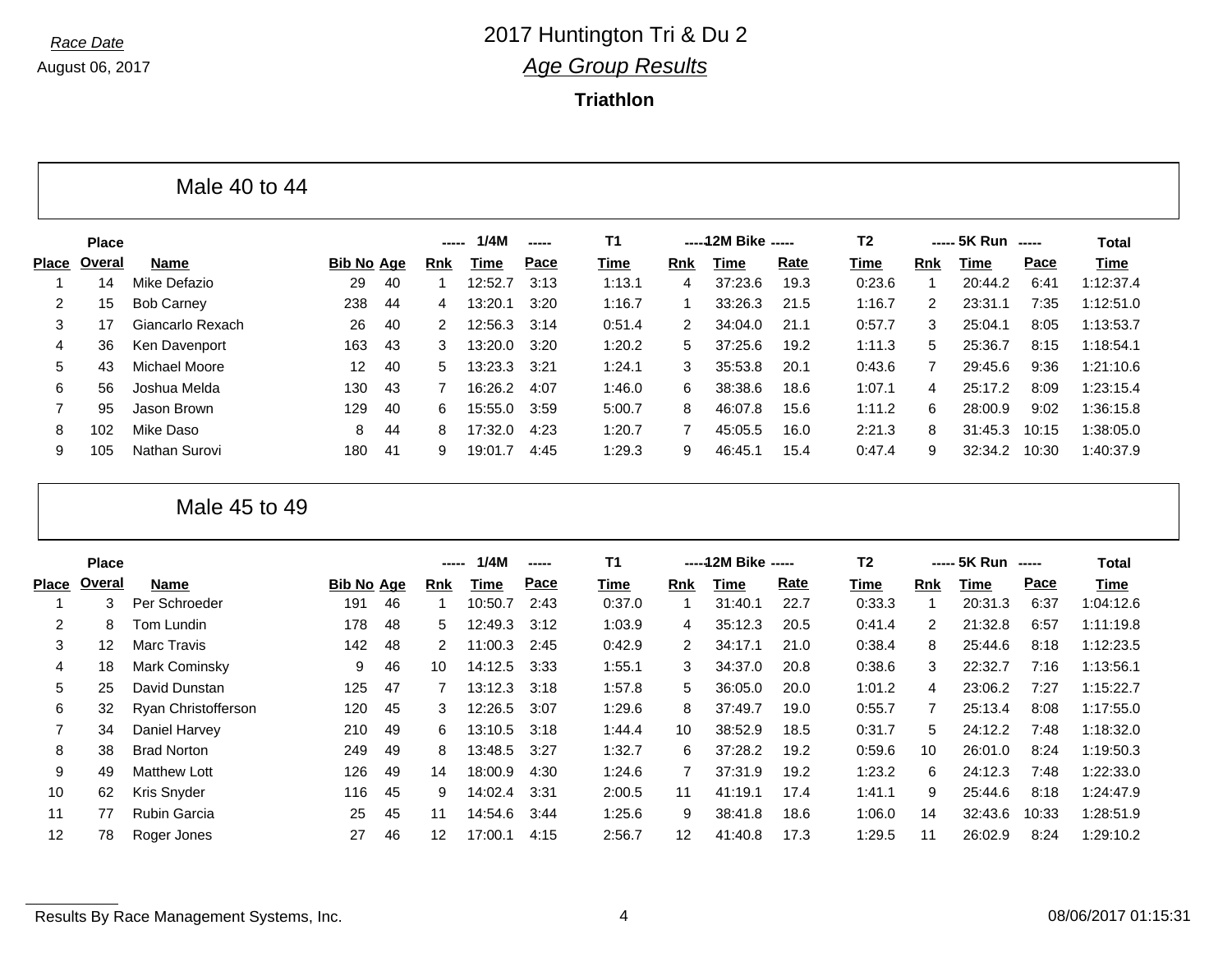|                | <b>Place</b>  |                           |                   |          | -----      | 1/4M               | -----        | T <sub>1</sub>   |                     | ----- 12M Bike ----- |              | T <sub>2</sub>   |                     | ----- 5K Run ----- |              | <b>Total</b>           |
|----------------|---------------|---------------------------|-------------------|----------|------------|--------------------|--------------|------------------|---------------------|----------------------|--------------|------------------|---------------------|--------------------|--------------|------------------------|
| <b>Place</b>   | <b>Overal</b> | Name                      | <b>Bib No Age</b> |          | <b>Rnk</b> | <b>Time</b>        | Pace         | <b>Time</b>      | <b>Rnk</b>          | <b>Time</b>          | Rate         | <b>Time</b>      | <b>Rnk</b>          | <b>Time</b>        | Pace         | <b>Time</b>            |
| 13             | 90            | Jeff Kolbay               | 5                 | 47       | 4          | 12:29.3            | 3:07         | 2:36.8           | 14                  | 45:18.3              | 15.9         | 0:30.7           | 15                  | 32:48.0            | 10:35        | 1:33:43.4              |
| 14             | 91            | John Pianca               | 240               | 48       | 15         | 18:48.7            | 4:42         | 3:01.9           | 13                  | 42:12.6              | 17.1         | 1:10.0           | 12                  | 29:00.1            | 9:21         | 1:34:13.5              |
| 15             | 104           | Steven Wood               | 199               | 49       | 13         | 17:17.3            | 4:19         | 2:58.2           | 15                  | 45:49.7              | 15.7         | 1:01.6           | 13                  | 32:39.0            | 10:32        | 1:39:46.1              |
|                |               | Male 50 to 54             |                   |          |            |                    |              |                  |                     |                      |              |                  |                     |                    |              |                        |
|                | <b>Place</b>  |                           |                   |          |            | 1/4M               | -----        | <b>T1</b>        |                     | ----- 12M Bike ----- |              | T <sub>2</sub>   |                     | ----- 5K Run ----- |              | <b>Total</b>           |
| <b>Place</b>   | Overal        | Name                      | <b>Bib No Age</b> |          | <b>Rnk</b> | <b>Time</b>        | Pace         | <b>Time</b>      | <b>Rnk</b>          | <b>Time</b>          | <b>Rate</b>  | <b>Time</b>      | <b>Rnk</b>          | <b>Time</b>        | Pace         | <b>Time</b>            |
| 1              | 19            | E. J. Gorman              | 139               | 53       |            |                    |              |                  |                     |                      |              |                  | 12                  | 1:14:41.0          | 3:55         | 1:14:41.0              |
| $\overline{c}$ | 23            | John Lanson               | 246               | 53       | 3          | 12:58.2            | 3:15         | 1:17.6           | 1                   | 34:12.4              | 21.1         | 0:31.7           | 5                   | 26:03.3            | 8:24         | 1:15:03.3              |
| 3              | 26            | <b>Ben Norton</b>         | 236               | 52       | 2          | 12:51.8            | 3:13         | 1:50.8           | 2                   | 34:45.5              | 20.7         | 1:02.4           | 2                   | 24:58.0            | 8:03         | 1:15:28.8              |
| 4              | 31            | Mike Kosteniuk            | 206               | 51       | 4          | 13:17.6            | 3:19         | 0:33.6           | 4                   | 37:07.2              | 19.4         | 0:32.9           | 3                   | 25:23.4            | 8:11         | 1:16:55.0              |
| 5              | 44            | <b>Matthew Brinn</b>      | 11                | 51       | 5          | 14:10.2            | 3:33         | 3:13.4           | 5                   | 37:45.5              | 19.1         | 1:50.7           | $\mathbf{1}$        | 24:41.4            | 7:58         | 1:21:41.4              |
| 6              | 47            | Tom Lopez                 | 227               | 52       | 7          | 16:16.8            | 4:04         | 1:14.8           | 3                   | 36:05.9              | 20.0         | 0:59.3           | 6                   | 27:30.6            | 8:52         | 1:22:07.6              |
| $\overline{7}$ | 67            | Jamie Ryan                | 195               | 50       | 1          | 11:46.2            | 2:57         | 3:07.5           | 10                  | 44:37.7              | 16.1         | 1:12.3           | 4                   | 25:32.2            | 8:14         | 1:26:16.1              |
| 8              | 79            | Tom Roach                 | 214               | 54       | 10         | 17:48.2<br>17:39.6 | 4:27         | 1:20.0           | 6                   | 38:26.6              | 18.7         | 0:56.5           | 9                   | 31:09.7            | 10:03        | 1:29:41.3              |
| 9<br>10        | 81<br>86      | Sean Lynch<br>John Lundin | 59<br>198         | 52<br>50 | 9<br>8     | 17:10.0            | 4:25<br>4:18 | 2:07.5<br>5:04.5 | 8<br>$\overline{7}$ | 41:08.4<br>39:38.7   | 17.5<br>18.2 | 0:53.0<br>3:36.2 | 8<br>$\overline{7}$ | 28:43.9<br>27:37.6 | 9:16<br>8:55 | 1:30:32.6<br>1:33:07.1 |
| 11             | 94            | Thomas Garofalo           | 239               | 51       | 11         | 18:55.4            | 4:44         | 2:38.8           | 9                   | 41:48.3              | 17.2         | 1:09.5           | 10                  | 31:27.5            | 10:09        | 1:35:59.8              |
| 12             | 111           | <b>Scott Ferrell</b>      | 200               | 50       | 6          | 16:00.4            | 4:00         | 2:39.1           | 11                  | 46:46.1              | 15.4         | 2:29.4           | 11                  | 39:51.3            | 12:51        | 1:47:46.5              |
|                |               |                           |                   |          |            |                    |              |                  |                     |                      |              |                  |                     |                    |              |                        |
|                |               | Male 55 to 59             |                   |          |            |                    |              |                  |                     |                      |              |                  |                     |                    |              |                        |
|                | <b>Place</b>  |                           |                   |          |            | 1/4M               | -----        | <b>T1</b>        |                     | ----- 12M Bike ----- |              | T <sub>2</sub>   |                     | ----- 5K Run ----- |              | <b>Total</b>           |
|                | Place Overal  | <b>Name</b>               | <b>Bib No Age</b> |          | Rnk        | Time               | Pace         | Time             | <b>Rnk</b>          | Time                 | Rate         | <b>Time</b>      | <b>Rnk</b>          | <b>Time</b>        | Pace         | Time                   |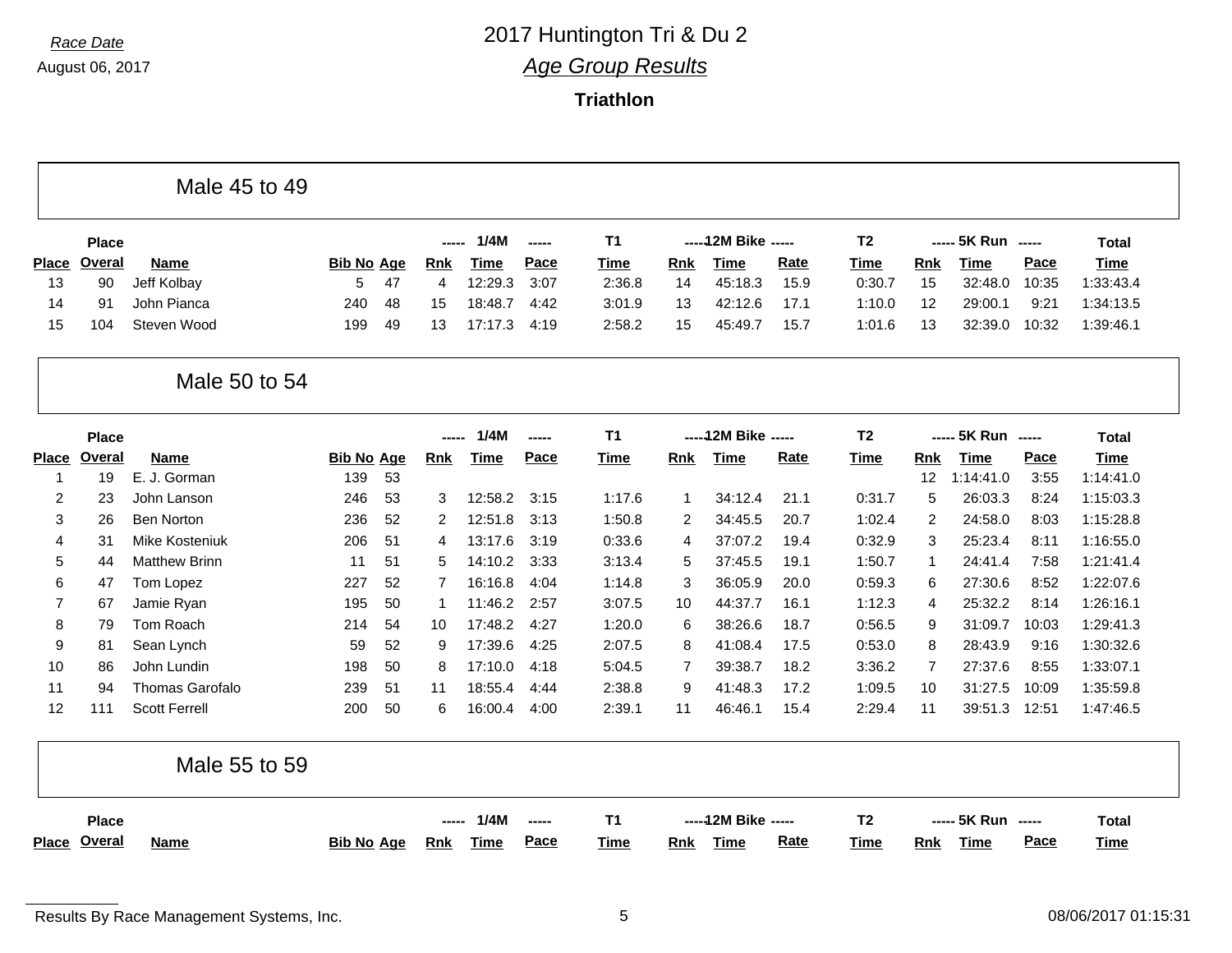Г

### *Race Date* 2017 Huntington Tri & Du 2 *Age Group Results*

**Triathlon**

|                | <b>Place</b>  |                       |                   |    | -----          | 1/4M        | -----  | T <sub>1</sub> |                | ----- 12M Bike ----- |      | T <sub>2</sub> |                | ----- 5K Run ----- |                                                        | Total        |
|----------------|---------------|-----------------------|-------------------|----|----------------|-------------|--------|----------------|----------------|----------------------|------|----------------|----------------|--------------------|--------------------------------------------------------|--------------|
| <b>Place</b>   | <b>Overal</b> | <b>Name</b>           | <b>Bib No Age</b> |    | <b>Rnk</b>     | <b>Time</b> | Pace   | <b>Time</b>    | <b>Rnk</b>     | <b>Time</b>          | Rate | <b>Time</b>    | <b>Rnk</b>     | <b>Time</b>        | Pace                                                   | <b>Time</b>  |
| 1              | 6             | John Zangmeister      | 136               | 58 | $\overline{2}$ | 12:53.1     | 3:13   | 0:26.5         | 1              | 33:12.6              | 21.7 | 0:28.8         | $\overline{2}$ | 23:40.5            | 7:38                                                   | 1:10:41.7    |
| 2              | 39            | John Salem            | 54                | 57 | 3              | 13:38.7     | 3:25   | 2:14.5         | 3              | 39:24.6              | 18.3 | 1:19.9         | $\mathbf{1}$   | 23:24.4            | 7:33                                                   | 1:20:02.3    |
| 3              | 65            | Jim Vick              | 177               | 59 | $\mathbf 1$    | 11:59.2     | 3:00   | 3:23.9         | 6              | 43:18.0              | 16.6 | 0:22.7         | 3              | 26:21.6            | 8:30                                                   | 1:25:25.6    |
| 4              | 69            | Don Cunningham        | 194               | 56 | 7              | 16:50.6     | 4:13   | 2:05.3         | 2              | 38:10.7              | 18.9 | 1:19.5         | 5              | 28:28.2            | 9:11                                                   | 1:26:54.5    |
| 5              | 82            | Mark Klingman         | 122               | 56 | 6              | 15:36.5     | 3:54   | 1:56.1         | $\overline{7}$ | 43:55.1              | 16.4 | 1:09.5         | 4              | 28:20.5            | 9:08                                                   | 1:30:57.8    |
| 6              | 89            | Mark Schario          | 221               | 55 | 4              | 14:07.5     | 3:32   | 1:35.4         | 4              | 40:21.7              | 17.8 | 1:38.4         | $\overline{7}$ | 35:50.5            | 11:34                                                  | 1:33:33.6    |
| $\overline{7}$ | 96            | <b>Rick Manella</b>   | 216               | 59 | 5              | 14:39.5     | 3:40   | 1:59.2         | 5              | 41:31.7              | 17.3 | 1:38.9         | 8              | 37:05.0            | 11:58                                                  | 1:36:54.6    |
| 8              | 112           | Robert Hager          | 243               | 55 | 8              | 27:38.3     | 6:55   | 3:41.1         | 8              | 44:29.1              | 16.2 | 0:32.1         | 6              | 33:01.2            | 10:39                                                  | 1:49:22.0    |
|                |               |                       |                   |    |                |             |        |                |                |                      |      |                |                |                    |                                                        |              |
|                | <b>Place</b>  | Male 60 to 64         |                   |    | -----          | 1/4M        | ------ | <b>T1</b>      |                | ----- 12M Bike ----- |      | T <sub>2</sub> |                | ----- 5K Run ----- |                                                        | <b>Total</b> |
|                | Overal        | <b>Name</b>           | <b>Bib No Age</b> |    | Rnk            | <b>Time</b> | Pace   | Time           | <b>Rnk</b>     | <b>Time</b>          | Rate | Time           | <b>Rnk</b>     | <b>Time</b>        | Pace                                                   | Time         |
|                | 40            | John Hayden           | 247               | 61 | 4              | 17:08.7     | 4:17   | 1:29.6         | 1              | 33:53.1              | 21.2 | 1:32.4         | 2              | 26:32.8            | 8:34                                                   | 1:20:36.8    |
| 2              | 58            | Daniel Ward           | 237               | 63 | 3              | 16:34.4     | 4:09   | 3:03.6         | 2              | 35:29.8              | 20.3 | 2:36.5         | $\mathbf{1}$   | 25:59.3            | 8:23                                                   | 1:23:43.8    |
| 3              | 72            | David Marburger       | 175               | 62 | 1              | 11:40.3     | 2:55   | 2:06.5         | 3              | 38:52.6              | 18.5 | 1:03.9         | 5              | 33:25.1            | 10:47                                                  | 1:27:08.6    |
| 4              | 76            | <b>Bob Schmidt</b>    | 23                | 62 | $\overline{2}$ | 15:42.8     | 3:56   | 0:39.6         | 4              | 40:00.5              | 18.0 | 1:13.9         | 3              | 31:06.6            | 10:02                                                  | 1:28:43.5    |
| 5              | 100           | Joe Batzel            | 218               | 60 | 6              | 17:31.6     | 4:23   | 2:44.2         | $\overline{7}$ | 44:51.4              | 16.1 | 0:32.3         | $\overline{4}$ | 31:44.5            | 10:14                                                  | 1:37:24.2    |
| 6              | 101           | Joe Toner             | 228               | 62 | 7              | 18:26.8     | 4:37   | 0:57.7         | 5              | 41:42.1              | 17.3 | 1:07.2         | 6              | 35:41.8            | 11:31                                                  | 1:37:55.8    |
| $\overline{7}$ | 109           | <b>Brien Shanahan</b> | 231               | 63 | 5              | 17:28.0     | 4:22   | 2:50.3         | 6              | 44:27.7              | 16.2 | 1:18.1         | $\overline{7}$ | 36:20.4            | 11:43                                                  | 1:42:24.6    |
|                |               | Male 65 to 69         |                   |    |                |             |        |                |                |                      |      |                |                |                    |                                                        |              |
| <b>Place</b>   | <b>Place</b>  |                       |                   |    |                | 1/4M        | -----  | <b>T1</b>      |                | -----12M Bike -----  |      | T <sub>2</sub> |                | ----- 5K Run       | $\begin{array}{ccc} \texttt{} & \texttt{} \end{array}$ | <b>Total</b> |

٦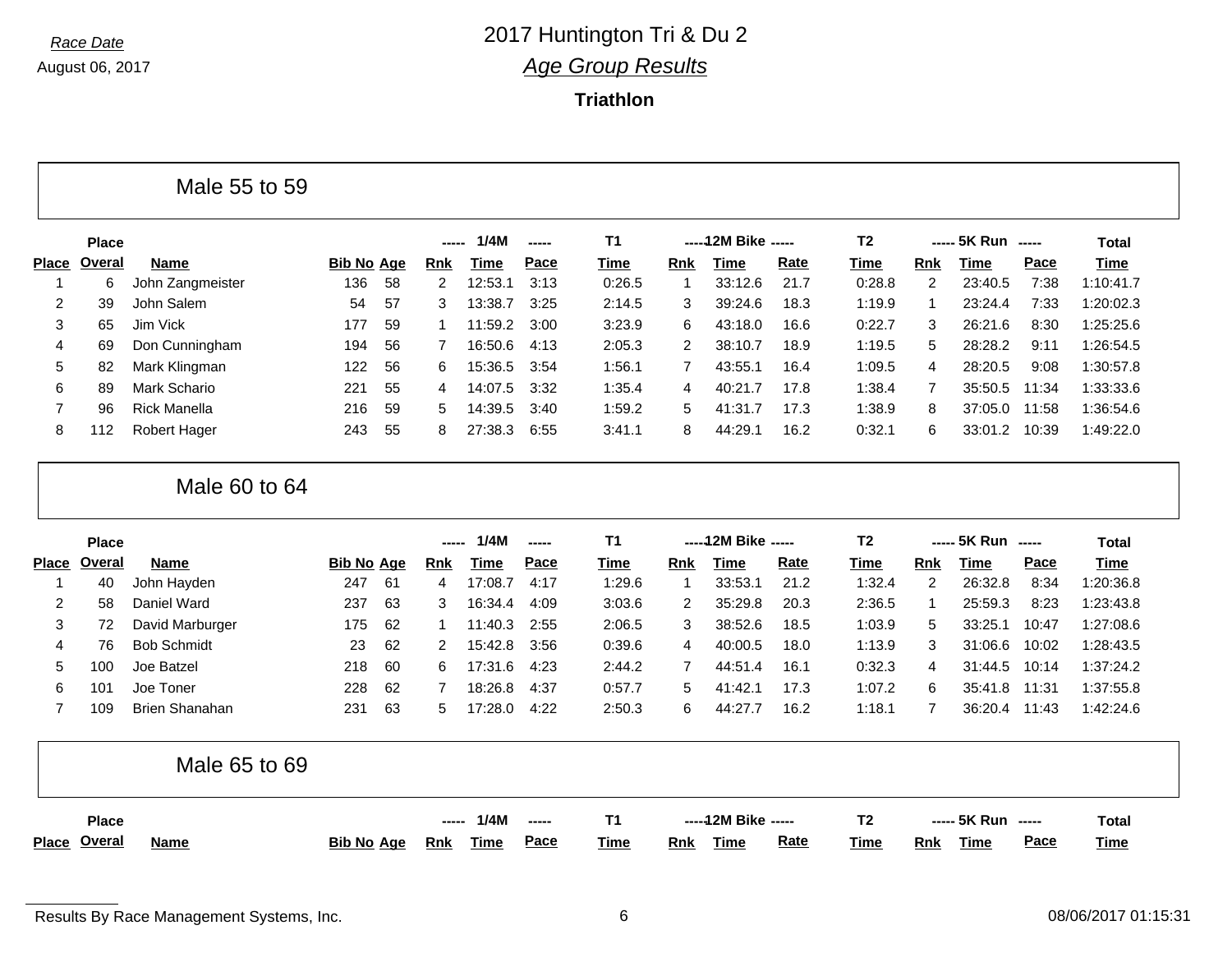### *Race Date* 2017 Huntington Tri & Du 2 *Age Group Results*

**Triathlon**

|              | Male 65 to 69      |                   |     |     |             |      |             |            |                     |             |                |            |                    |             |              |
|--------------|--------------------|-------------------|-----|-----|-------------|------|-------------|------------|---------------------|-------------|----------------|------------|--------------------|-------------|--------------|
| <b>Place</b> |                    |                   |     |     | 1/4M        |      | Τ1          |            | $---12M$ Bike $---$ |             | T <sub>2</sub> |            | ----- 5K Run ----- |             | <b>Total</b> |
| Place Overal | <b>Name</b>        | <b>Bib No Age</b> |     | Rnk | <b>Time</b> | Pace | <u>Time</u> | <b>Rnk</b> | <u>Time</u>         | <b>Rate</b> | <b>Time</b>    | <b>Rnk</b> | <u>Time</u>        | <b>Pace</b> | <b>Time</b>  |
| 85           | <b>Bill Lowery</b> | 3                 | -67 |     | 17:18.1     | 4:20 | 2:17.7      |            | 37:52.4             | 19.0        | 1:17.9         |            | 34:04.2            | 10:59       | 1:32:50.4    |
| 113          | John Karabinus     | 235               | 65  |     | 18:28.9     | 4:37 | 4:23.7      |            | 46:48.3             | 15.4        | 0:32.2         |            | 39:09.7            | 12:38       | 1:49:23.1    |

Results By Race Management Systems, Inc. 2008/06/2017 01:15:31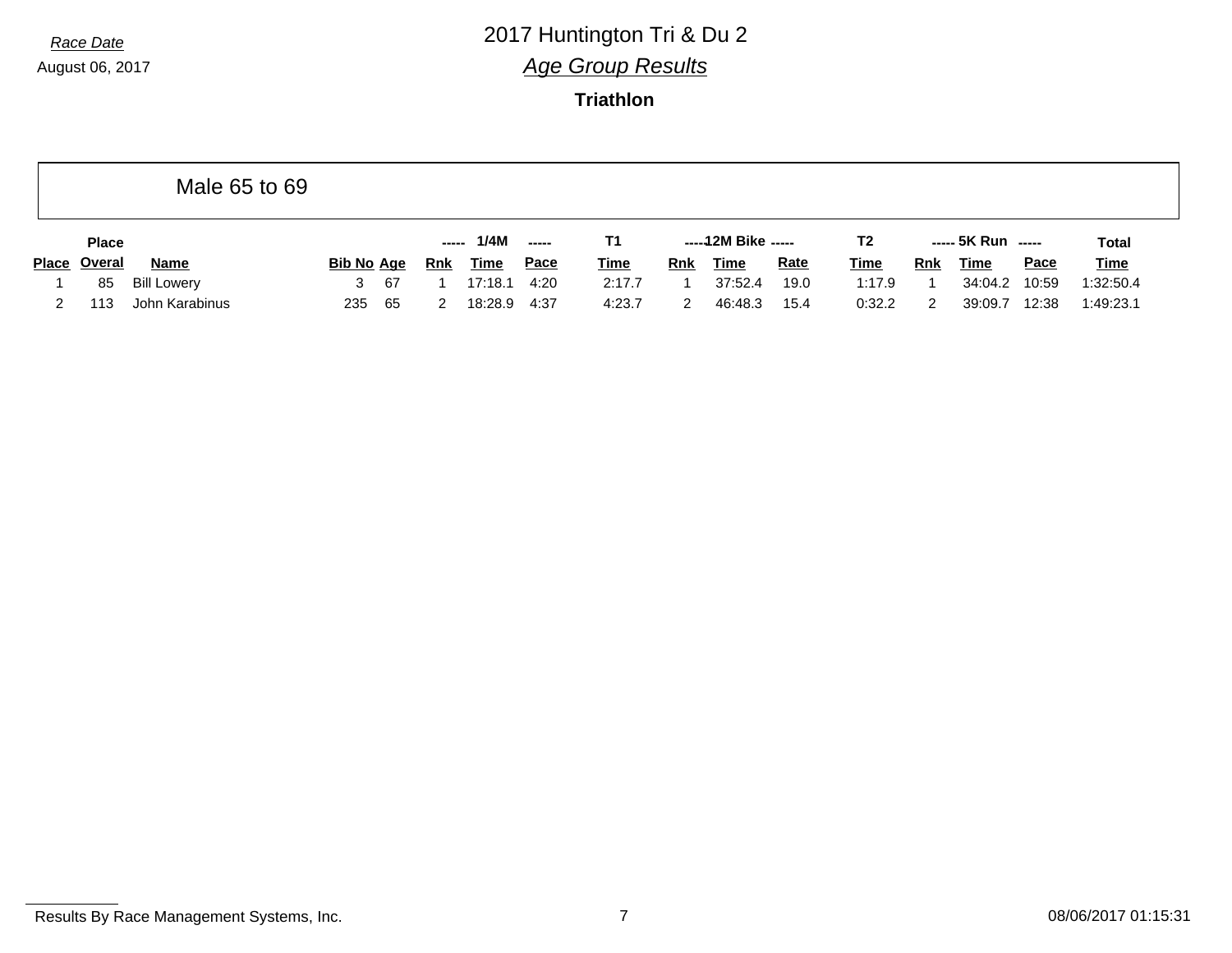# *Race Date* 2017 Huntington Tri & Du 2 *Age Group Results*

|              |                | <b>Female Overall Winners</b> |            |             |             |             |            |                     |             |                |            |                    |             |              |
|--------------|----------------|-------------------------------|------------|-------------|-------------|-------------|------------|---------------------|-------------|----------------|------------|--------------------|-------------|--------------|
| <b>Place</b> |                |                               | -----      | 1/4M        | $---$       |             |            | -----12M Bike ----- |             | T <sub>2</sub> |            | ----- 5K Run ----- |             | <b>Total</b> |
| Place Overal | <b>Name</b>    | <b>Bib No Age</b>             | <b>Rnk</b> | <u>Time</u> | <u>Pace</u> | <b>Time</b> | <b>Rnk</b> | <b>Time</b>         | <b>Rate</b> | <u>Time</u>    | <u>Rnk</u> | <b>Time</b>        | <u>Pace</u> | <u>Time</u>  |
| 10           | Martha Brennan | 22<br>-46                     |            | 11:32.4     | 2:53        | 0:49.1      |            | 33:54.3             | 21.2        | 0:54.5         |            | 25:09.9            | 8:07        | 1:12:20.3    |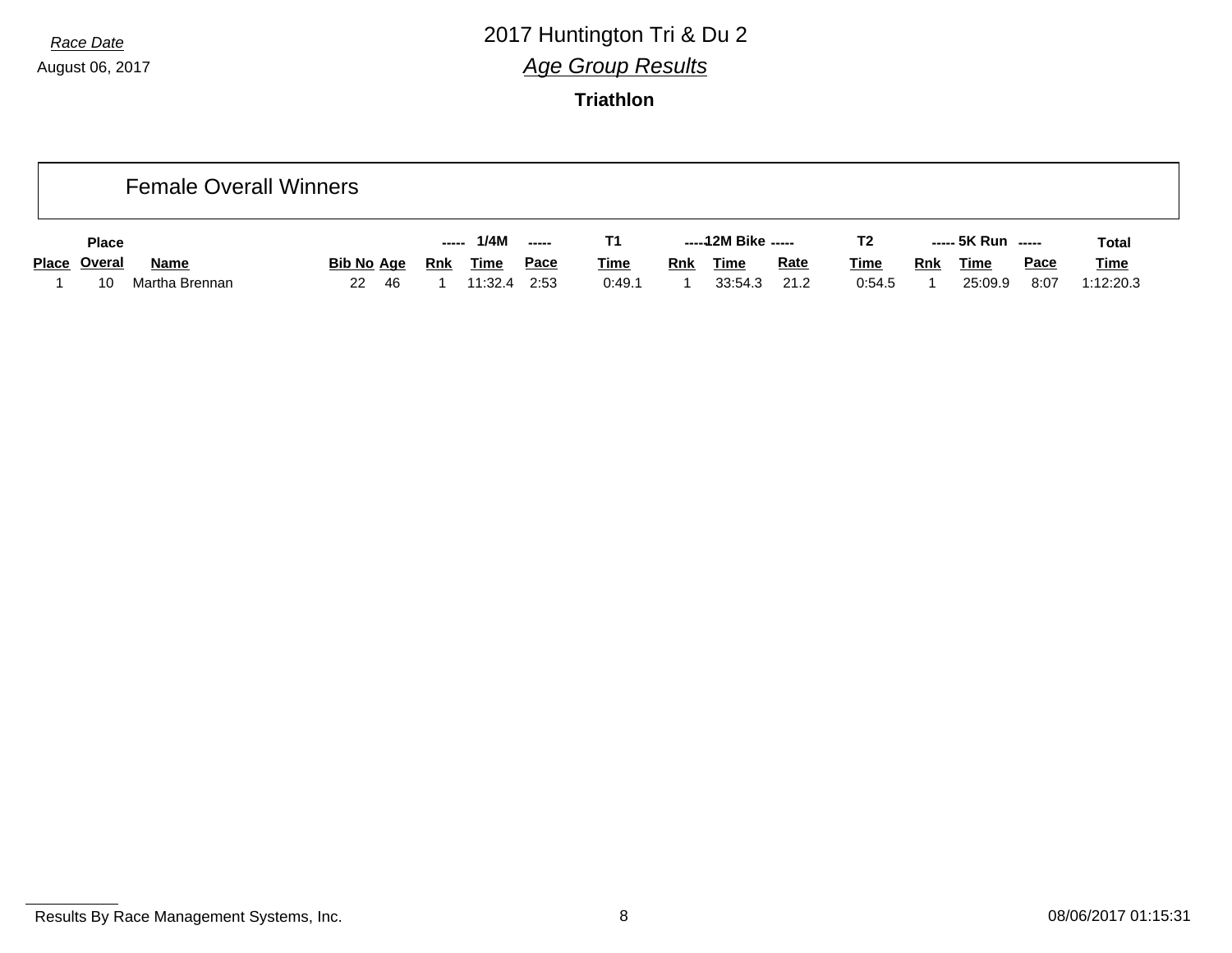|                |              | Female 15 to 19        |                   |    |                |             |               |                |                |                      |             |                |                |                    |       |              |
|----------------|--------------|------------------------|-------------------|----|----------------|-------------|---------------|----------------|----------------|----------------------|-------------|----------------|----------------|--------------------|-------|--------------|
|                | <b>Place</b> |                        |                   |    | -----          | 1/4M        | $\frac{1}{2}$ | <b>T1</b>      |                | ----- 12M Bike ----- |             | T <sub>2</sub> |                | ----- 5K Run ----- |       | <b>Total</b> |
| <b>Place</b>   | Overal       | Name                   | <b>Bib No Age</b> |    | <b>Rnk</b>     | <b>Time</b> | Pace          | <b>Time</b>    | <b>Rnk</b>     | <b>Time</b>          | Rate        | <b>Time</b>    | Rnk            | <b>Time</b>        | Pace  | <b>Time</b>  |
| 1              | 27           | Jordyn Musi            | 141               | 18 | 2              | 12:51.5     | 3:13          | 1:00.3         | $\mathbf{1}$   | 38:32.4              | 18.7        | 0:22.2         | 1              | 22:55.9            | 7:24  | 1:15:42.3    |
| 2              | 50           | Makenna Sladky         | 133               | 15 | 1              | 12:24.0     | 3:06          | 1:19.6         | 3              | 43:11.1              | 16.7        | 0:24.8         | $\overline{c}$ | 25:14.1            | 8:08  | 1:22:33.9    |
| 3              | 61           | Katie Dunstan          | 124               | 17 | 3              | 13:51.5     | 3:28          | 2:28.2         | 2              | 41:11.9              | 17.5        | 1:24.1         | 3              | 25:45.5            | 8:18  | 1:24:41.3    |
|                |              | Female 30 to 34        |                   |    |                |             |               |                |                |                      |             |                |                |                    |       |              |
|                | <b>Place</b> |                        |                   |    | -----          | 1/4M        | -----         | T <sub>1</sub> |                | ----- 12M Bike ----- |             | T <sub>2</sub> |                | ----- 5K Run ----- |       | <b>Total</b> |
| <b>Place</b>   | Overal       | <b>Name</b>            | <b>Bib No Age</b> |    | Rnk            | <b>Time</b> | Pace          | <b>Time</b>    | Rnk            | <b>Time</b>          | <b>Rate</b> | Time           | Rnk            | <b>Time</b>        | Pace  | <b>Time</b>  |
|                | 22           | Jennifer McNamara      | 224               | 34 | 3              | 13:48.2     | 3:27          | 1:05.5         | $\overline{1}$ | 36:37.3              | 19.7        | 0:56.8         | 1              | 22:26.3            | 7:14  | 1:14:54.1    |
| 2              | 68           | <b>Mallory Hampton</b> | 134               | 31 | 2              | 13:07.5     | 3:17          | 2:19.5         | 2              | 41:16.7              | 17.4        | 1:14.5         | 2              | 28:43.8            | 9:16  | 1:26:42.3    |
| 3              | 74           | Lisa Sanniti           | 220               | 32 | 1              | 11:39.2     | 2:55          | 1:12.2         | 3              | 44:00.6              | 16.4        | 1:30.1         | 3              | 30:00.4            | 9:41  | 1:28:22.8    |
| 4              | 97           | Meghan Leibold         | 173               | 32 | 4              | 15:24.6     | 3:51          | 1:55.6         | 4              | 48:57.7              | 14.7        | 0:38.8         | 4              | 30:11.1            | 9:44  | 1:37:07.9    |
|                |              | Female 35 to 39        |                   |    |                |             |               |                |                |                      |             |                |                |                    |       |              |
|                | <b>Place</b> |                        |                   |    | -----          | 1/4M        | -----         | <b>T1</b>      |                | ----- 12M Bike ----- |             | T <sub>2</sub> |                | ----- 5K Run ----- |       | Total        |
| <b>Place</b>   | Overal       | <b>Name</b>            | <b>Bib No Age</b> |    | Rnk            | <b>Time</b> | Pace          | Time           | <b>Rnk</b>     | <b>Time</b>          | <b>Rate</b> | Time           | Rnk            | <b>Time</b>        | Pace  | <b>Time</b>  |
| 1              | 28           | Kristy Hill            | 171               | 37 | -1             | 12:55.2     | 3:14          | 1:46.7         | 2              | 39:33.7              | 18.2        | 1:17.0         | 1              | 20:17.0            | 6:33  | 1:15:49.9    |
| $\overline{2}$ | 33           | Kimberly Raplenovich   | 186               | 36 | $\overline{2}$ | 13:13.4     | 3:18          | 0:50.5         | $\mathbf 1$    | 37:21.7              | 19.3        | 0:42.7         | 2              | 26:03.1            | 8:24  | 1:18:11.7    |
| 3              | 108          | Rose Clement           | 172               | 39 | 4              | 18:06.4     | 4:32          | 2:22.8         | 3              | 51:11.6              | 14.1        | 0:38.8         | 3              | 29:49.0            | 9:37  | 1:42:08.7    |
| 4              | 114          | Katie Cannon           | 179               | 36 | 3              | 17:04.9     | 4:16          | 2:08.8         | 5              | 56:50.7              | 12.7        | 1:05.3         | 4              | 32:37.3            | 10:31 | 1:49:47.2    |
| DQ             | DQ           | Melissa Hollo          | 169               | 37 | 5              | 21:31.2     | 5:23          | 1:54.3         | 4              | 55:11.8              | 13.0        | 0:49.5         | DQ             | $---$              | $---$ | $---$        |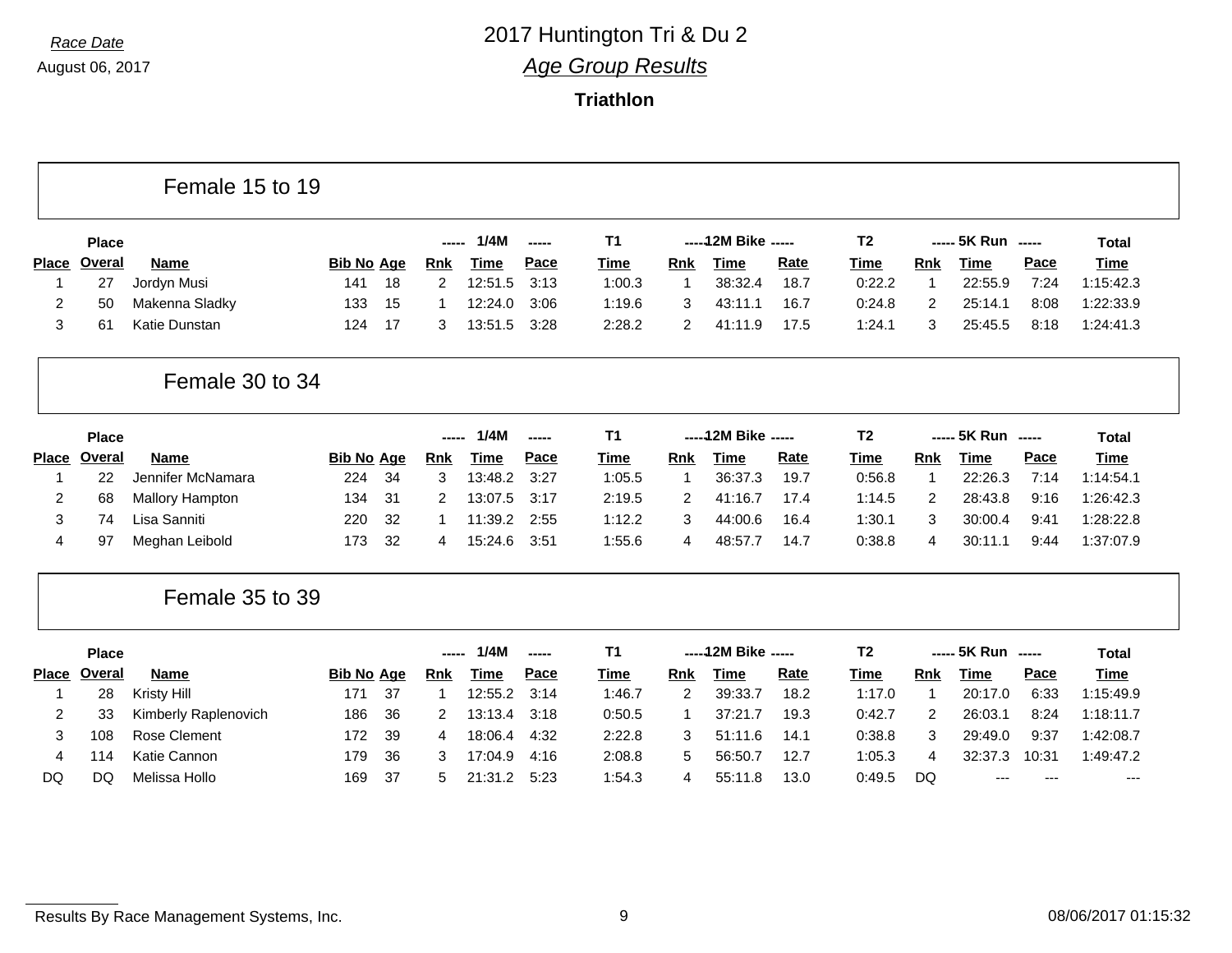г

### *Race Date* 2017 Huntington Tri & Du 2 *Age Group Results*

**Triathlon**

|              | <b>Place</b> |                         |                   |    | -----      | 1/4M        | ----- | T <sub>1</sub> |                | ----- 12M Bike ----- |      | T <sub>2</sub> |             | ----- 5K Run ----- |       | <b>Total</b> |
|--------------|--------------|-------------------------|-------------------|----|------------|-------------|-------|----------------|----------------|----------------------|------|----------------|-------------|--------------------|-------|--------------|
| <b>Place</b> | Overal       | <b>Name</b>             | <b>Bib No Age</b> |    | <b>Rnk</b> | <b>Time</b> | Pace  | Time           | <b>Rnk</b>     | <b>Time</b>          | Rate | <b>Time</b>    | <b>Rnk</b>  | <b>Time</b>        | Pace  | <b>Time</b>  |
|              | 20           | Megan Hatta             | 203               | 41 | 5          | 13:41.0     | 3:25  | 0:38.3         | 1              | 35:36.7              | 20.2 | 0:56.0         | $\mathbf 1$ | 23:54.8            | 7:43  | 1:14:46.9    |
| 2            | 29           | Sara Ziemnik            | 211               | 40 | 6          | 13:48.5     | 3:27  | 0:44.4         | $\overline{2}$ | 35:44.8              | 20.1 | 0:45.8         | 4           | 24:49.3            | 8:00  | 1:15:53.0    |
| 3            | 30           | Kristine Urban          | 217               | 43 | -1         | 12:14.0     | 3:04  | 1:16.1         | 4              | 36:33.9              | 19.7 | 1:31.0         | 3           | 24:44.7            | 7:59  | 1:16:20.0    |
| 4            | 46           | Pamela Neckar           | 10                | 41 | 2          | 13:01.3     | 3:15  | 1:09.9         | 5              | 38:26.5              | 18.7 | 0:44.2         | 8           | 28:42.1            | 9:15  | 1:22:04.2    |
| 5            | 53           | Elizabeth Snyder        | 117               | 43 | 4          | 13:12.2     | 3:18  | 1:39.1         | 6              | 41:25.5              | 17.4 | 1:22.5         | 5           | 25:21.2            | 8:11  | 1:23:00.8    |
| 6            | 60           | Kimberly Schroeder      | 192               | 44 | 7          | 15:39.4     | 3:55  | 1:16.1         | 3              | 36:17.7              | 19.8 | 1:20.8         | 9           | 29:26.8            | 9:30  | 1:24:01.0    |
| 7            | 75           | Shannon Gilfillan       | 138               | 42 | 3          | 13:03.8     | 3:16  | 1:01.8         | 9              | 44:54.0              | 16.0 | 1:11.8         | 7           | 28:28.9            | 9:11  | 1:28:40.5    |
| 8            | 84           | Melissa Conrad          | 170               | 42 | 8          | 16:12.5     | 4:03  | 1:45.9         | 8              | 43:04.6              | 16.7 | 0:34.1         | 10          | 30:12.4            | 9:45  | 1:31:49.6    |
| 9            | 88           | <b>Christine Skelly</b> | 244               | 44 | 10         | 19:11.1     | 4:48  | 2:30.7         | 7              | 42:52.0              | 16.8 | 1:23.1         | 6           | 27:20.9            | 8:49  | 1:33:17.9    |
| 10           | 93           | Erin Samide             | 185               | 43 | 11         | 21:27.2     | 5:22  | 2:21.5         | 11             | 46:57.0              | 15.3 | 0:43.8         | 2           | 24:02.8            | 7:45  | 1:35:32.5    |
| 11           | 106          | Maria Christofferson    | 119               | 44 | 9          | 19:04.2     | 4:46  | 1:27.1         | 10             | 45:03.3              | 16.0 | 1:08.4         | 11          | 34:16.5            | 11:03 | 1:40:59.8    |
|              |              | Female 45 to 49         |                   |    |            |             |       |                |                |                      |      |                |             |                    |       |              |
|              | <b>Place</b> |                         |                   |    | ------     | 1/4M        | ----- | T <sub>1</sub> |                | ----- 12M Bike ----- |      | T <sub>2</sub> |             | ----- 5K Run ----- |       | <b>Total</b> |
| <b>Place</b> | Overal       | Name                    | <b>Bib No Age</b> |    | <b>Rnk</b> | <b>Time</b> | Pace  | <b>Time</b>    | <b>Rnk</b>     | <b>Time</b>          | Rate | <b>Time</b>    | Rnk         | <b>Time</b>        | Pace  | <b>Time</b>  |
|              | 54           | Julie Buckeye           | 208               | 45 | 1          | 14:06.2     | 3:32  | 0:59.7         | 1              | 40:11.5              | 17.9 | 0:58.2         | $\mathbf 1$ | 26:47.3            | 8:38  | 1:23:03.2    |
| 2            | 71           | Diane Downey            | 196               | 46 | 2          | 14:46.8     | 3:42  | 1:20.0         | $\overline{2}$ | 41:52.4              | 17.2 | 1:08.9         | 2           | 27:53.2            | 9:00  | 1:27:01.5    |
| 3            | 98           | Christine Santoni       | 207               | 49 | 3          | 16:55.0     | 4:14  | 1:37.5         | 3              | 47:57.6              | 15.0 | 1:21.7         | 3           | 29:27.5            | 9:30  | 1:37:19.5    |

| <b>Place</b> |             |  |                   | ------ | 1/4M        | $\frac{1}{2}$ |             |            | $---12M$ Bike $---$ |             |        |            | ----- 5K Run ----- |             | Total       |
|--------------|-------------|--|-------------------|--------|-------------|---------------|-------------|------------|---------------------|-------------|--------|------------|--------------------|-------------|-------------|
| Place Overal | <b>Name</b> |  | <b>Bib No Age</b> | Rnk    | <b>Time</b> | <u>Pace</u>   | <b>Time</b> | <b>Rnk</b> | Time                | <u>Rate</u> | Time   | <b>Rnk</b> | <b>Time</b>        | <u>Pace</u> | <b>Time</b> |
| 41           | Julie Lehky |  | 53                |        | 14:17.7     | - 3:34        | 1:32.8      |            | 37:48.7             | 19.0        | 1:55.3 |            | 25:02.6            | 8:05        | 1:20:37.2   |

Results By Race Management Systems, Inc. 10 and the state of the state of the state of the Management Systems, Inc.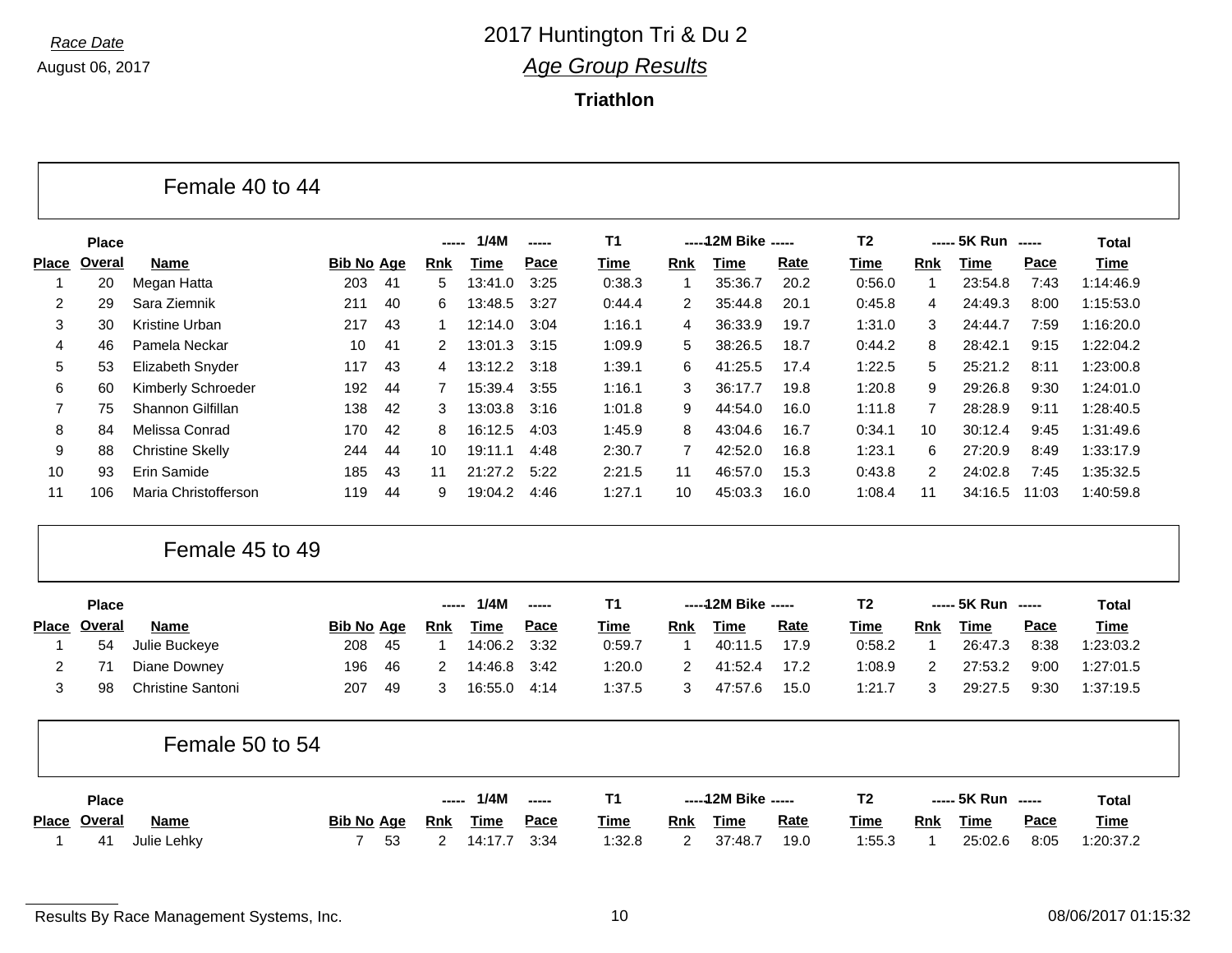г

### *Race Date* 2017 Huntington Tri & Du 2 *Age Group Results*

**Triathlon**

|                |              | Female 50 to 54    |                   |            |             |        |                |            |                      |             |                |                |                    |       |              |
|----------------|--------------|--------------------|-------------------|------------|-------------|--------|----------------|------------|----------------------|-------------|----------------|----------------|--------------------|-------|--------------|
|                | <b>Place</b> |                    |                   | -----      | 1/4M        | ------ | <b>T1</b>      |            | ----- 12M Bike ----- |             | T <sub>2</sub> |                | ----- 5K Run ----- |       | <b>Total</b> |
| <b>Place</b>   | Overal       | <b>Name</b>        | <b>Bib No Age</b> | <b>Rnk</b> | <b>Time</b> | Pace   | <b>Time</b>    | <b>Rnk</b> | <b>Time</b>          | <b>Rate</b> | <b>Time</b>    | <b>Rnk</b>     | <b>Time</b>        | Pace  | <b>Time</b>  |
| $\overline{2}$ | 48           | Leslie Barni       | 52<br>205         | -1         | 13:46.8     | 3:27   | 2:06.1         | 3          | 39:19.7              | 18.3        | 1:12.1         | 3              | 25:53.6            | 8:21  | 1:22:18.6    |
| 3              | 64           | Amy Patrick-Melin  | 53<br>223         | 3          | 16:07.7     | 4:02   | 2:00.5         | 4          | 40:33.5              | 17.8        | 1:02.1         | $\overline{2}$ | 25:35.7            | 8:15  | 1:25:19.8    |
| 4              | 73           | Kellie Strang      | 50<br>250         | 5          | 16:59.9     | 4:15   | 1:43.0         | -1         | 35:24.4              | 20.3        | 1:00.7         | 6              | 32:06.6            | 10:21 | 1:27:14.7    |
| 5              | 83           | Pamela Skocic      | 213<br>51         | 6          | 18:50.7     | 4:43   | 2:34.5         | 5          | 41:33.1              | 17.3        | 0:43.0         | 4              | 27:42.3            | 8:56  | 1:31:23.8    |
| 6              | 99           | Lisa Scheer        | 181<br>52         |            | 19:20.4     | 4:50   | 1:49.2         | 6          | 44:11.0              | 16.3        | 1:08.1         | 5              | 30:53.2            | 9:58  | 1:37:22.1    |
| 7              | 107          | Cami Winter        | 52<br>140         | 8          | 20:14.7     | 5:04   | 1:26.7         | 9          | 46:34.7              | 15.5        | 1:05.0         | 7              | 32:16.4            | 10:25 | 1:41:37.5    |
| 8              | 110          | Susan Curci        | 232<br>51         | 4          | 16:58.6     | 4:15   | 3:18.3         | 8          | 45:23.0              | 15.9        | 1:36.8         | 8              | 37:36.5            | 12:08 | 1:44:53.4    |
| 9              | 116          | <b>Kelly Myers</b> | 229<br>51         | 9          | 28:14.3     | 7:04   | 1:40.3         | 7          | 44:22.0              | 16.2        | 1:28.9         | 9              | 39:11.5            | 12:38 | 1:54:57.1    |
|                |              | Female 55 to 59    |                   |            |             |        |                |            |                      |             |                |                |                    |       |              |
|                | <b>Place</b> |                    |                   |            | 1/4M        | ------ | <b>T1</b>      |            | ----- 12M Bike ----- |             | T <sub>2</sub> |                | ----- 5K Run ----- |       | <b>Total</b> |
| <b>Place</b>   | Overal       | Name               | <b>Bib No Age</b> | <b>Rnk</b> | <b>Time</b> | Pace   | <b>Time</b>    | Rnk        | <b>Time</b>          | <b>Rate</b> | Time           | Rnk            | <b>Time</b>        | Pace  | Time         |
| 1              | 63           | Judy Zangmeister   | 135<br>59         | 1          | 14:56.1     | 3:44   | 1:14.1         | -1         | 42:51.2              | 16.8        | 0:47.5         | 1              | 25:06.2            | 8:06  | 1:24:55.2    |
|                |              | Female 60 to 64    |                   |            |             |        |                |            |                      |             |                |                |                    |       |              |
|                | <b>Place</b> |                    |                   | -----      | 1/4M        |        | T <sub>1</sub> |            | ----- 12M Bike ----- |             | T <sub>2</sub> |                | ----- 5K Run ----- |       | <b>Total</b> |
| <b>Place</b>   | Overal       | <b>Name</b>        | <b>Bib No Age</b> | <b>Rnk</b> | <b>Time</b> | Pace   | Time           | Rnk        | <b>Time</b>          | Rate        | <b>Time</b>    | <b>Rnk</b>     | <b>Time</b>        | Pace  | Time         |
|                | 59           | Mary Beth Chambers | 212<br>60         | 1          | 14:17.5     | 3:34   | 2:13.9         | -1         | 39:23.5              | 18.3        | 0:55.2         | -1             | 27:08.2            | 8:45  | 1:23:58.4    |

Results By Race Management Systems, Inc. 11 2008/06/2017 01:15:32

┑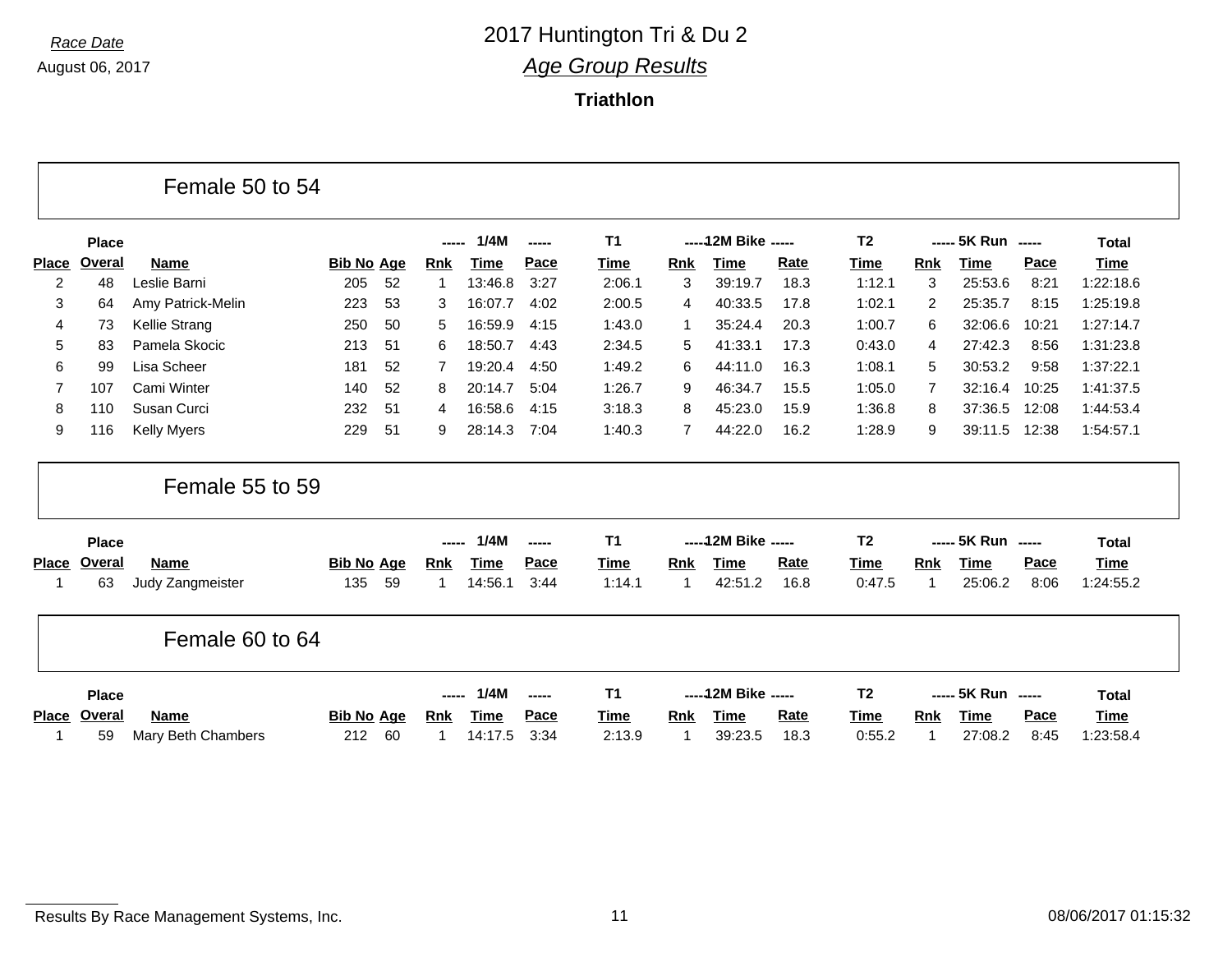## *Race Date* 2017 Huntington Tri & Du 2 *Age Group Results*

|                     |              | Female 65 to 69   |      |            |             |                       |             |            |                     |             |                |     |                    |             |              |
|---------------------|--------------|-------------------|------|------------|-------------|-----------------------|-------------|------------|---------------------|-------------|----------------|-----|--------------------|-------------|--------------|
| <b>Place</b>        |              |                   |      | -----      | 1/4M        | $\sim$ - - - - $\sim$ | Τ1          |            | -----12M Bike ----- |             | T <sub>2</sub> |     | ----- 5K Run ----- |             | <b>Total</b> |
| <b>Place Overal</b> | <b>Name</b>  | <u>Bib No Age</u> |      | <b>Rnk</b> | <b>Time</b> | <u>Pace</u>           | <u>Time</u> | <b>Rnk</b> | <b>Time</b>         | <b>Rate</b> | <b>Time</b>    | Rnk | <b>Time</b>        | <u>Pace</u> | <b>Time</b>  |
| 115                 | Sarah Artese | 230               | - 69 |            | 19:00.9     | 4:45                  | 2:05.5      |            | 52:33.5             | 13.7        | 1:51.7         |     | 38:27.7            | 12:24       | 1:53:59.6    |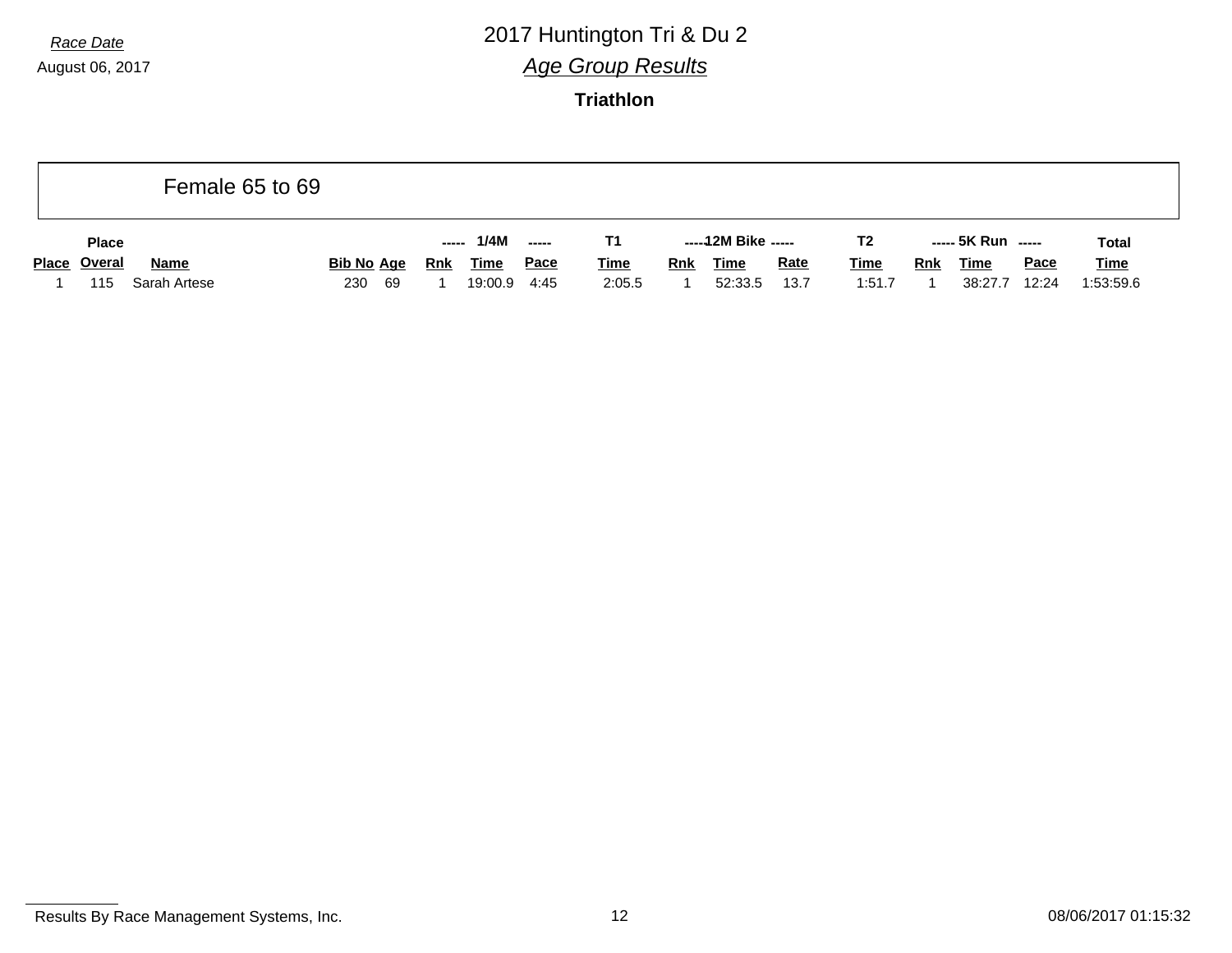#### **Triathlon CLY**

|       |              | Male 99 and Under       |            |     |       |         |       |           |                |                     |      |                |     |              |                          |           |
|-------|--------------|-------------------------|------------|-----|-------|---------|-------|-----------|----------------|---------------------|------|----------------|-----|--------------|--------------------------|-----------|
|       | <b>Place</b> |                         |            |     | ----- | 1/4M    | ----- | <b>T1</b> |                | -----12M Bike ----- |      | T <sub>2</sub> |     | ----- 5K Run | $\overline{\phantom{a}}$ | Total     |
| Place | Overal       | Name                    | Bib No Age |     | Rnk   | Time    | Pace  | Time      | Rnk            | Time                | Rate | Time           | Rnk | Time         | Pace                     | Time      |
|       |              | Brogan MacMillan        | 202        | -21 | 2.    | 11:17.4 | 2:49  | 2:00.9    |                | 36:20.6             | 19.8 | 1:01.9         |     | 22:17.6      | 7:11                     | 1:12:58.6 |
| 2     |              | <b>Robert Nardy</b>     | 176        | -32 |       | 6:20.0  | 1:35  | 2:16.9    | 4              | 41:37.2             | 17.3 | 1:20.6         | 2   | 24:31.0      | 7:55                     | 1:16:05.9 |
| 3     |              | <b>Timothy Stephens</b> | 121        | -53 | 3     | 11:53.9 | 2:58  | 2:30.5    | 3              | 39:08.6             | 18.4 | 1:27.9         | 3   | 24:50.2      | 8:01                     | 1:19:51.3 |
| 4     | 4            | Mike Eldred             | 28         | -43 | 4     | 16:13.2 | 4:03  | 2:22.6    | $\overline{2}$ | 38:27.2             | 18.7 | 1:29.0         | 4   | 31:16.4      | 10:05                    | 1:29:48.6 |
| 5     | 5.           | <b>Trenton Brown</b>    | 131        | 42  | 6     | 18:28.3 | 4:37  | 2:29.6    | 6              | 47:01.5             | 15.3 | 0:51.9         | 5   | 31:42.3      | 10:14                    | 1:40:33.9 |
| 6     | 6            | Paul Dzurik             | 209        | 53  | 5.    | 17:24.9 | 4:21  | 4:55.5    | 5              | 42:32.0             | 16.9 | 0:50.5         | 6   | 38:09.4      | 12:18                    | 1:43:52.5 |
|       |              | <b>Edward Chessman</b>  | 184        | -54 |       | 21:46.0 | 5:27  | 3:11.8    |                | 50:01.2             | 14.4 | 1:07.8         |     | 47:00.1      | 15:10                    | 2:03:07.3 |

Results By Race Management Systems, Inc. 13 13 Contract 13 08/06/2017 01:15:32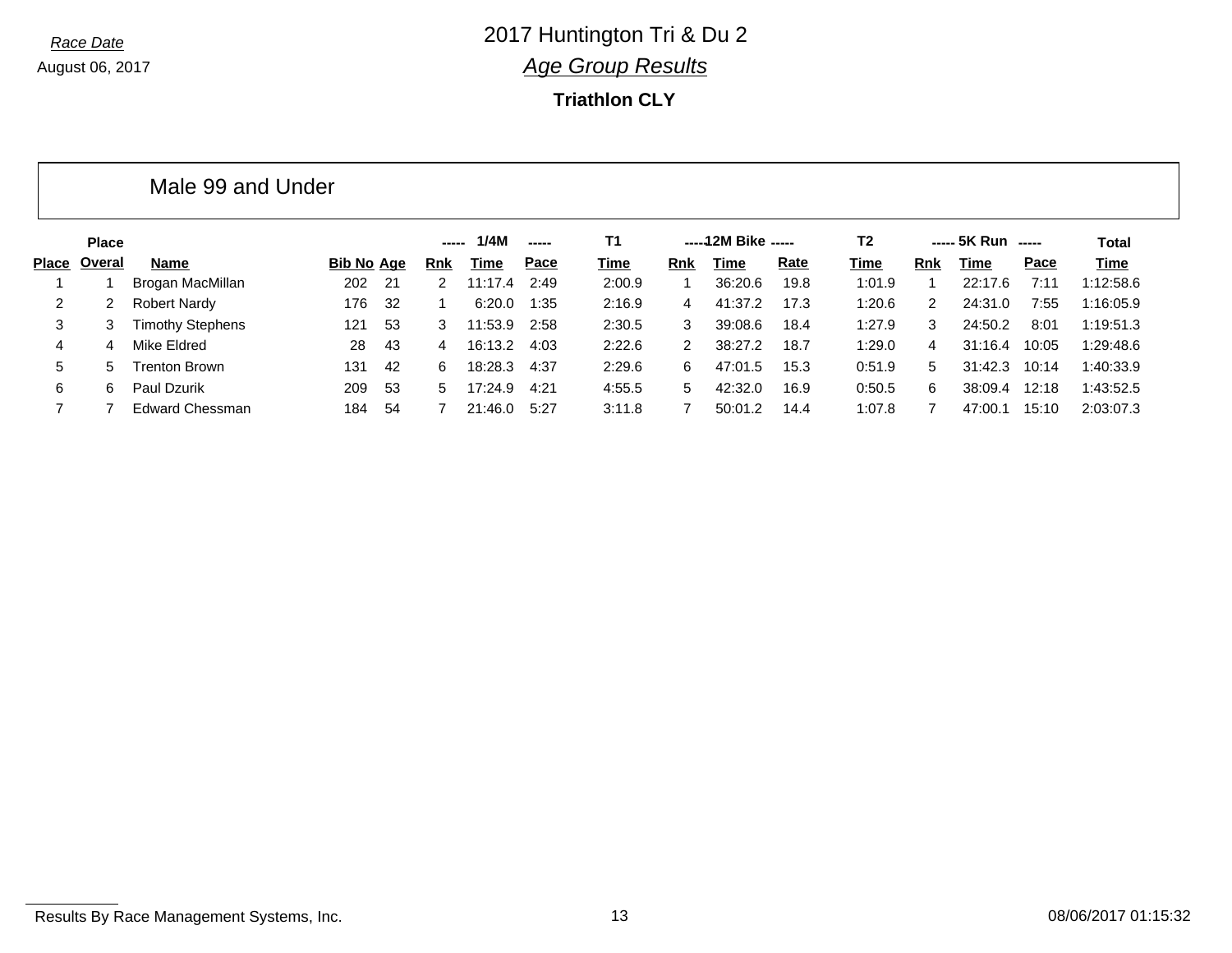#### **Triathlon ATHENA**

|       |              | Female 99 and Under |                   |            |             |             |             |            |                     |             |             |     |                    |             |              |
|-------|--------------|---------------------|-------------------|------------|-------------|-------------|-------------|------------|---------------------|-------------|-------------|-----|--------------------|-------------|--------------|
|       | <b>Place</b> |                     |                   | -----      | 1/4M        | ------      | Τ1          |            | -----12M Bike ----- |             | T2          |     | ----- 5K Run ----- |             | <b>Total</b> |
| Place | Overal       | <b>Name</b>         | <b>Bib No Age</b> | <u>Rnk</u> | <u>Time</u> | <u>Pace</u> | <u>Time</u> | <u>Rnk</u> | <u>Time</u>         | <u>Rate</u> | <b>Time</b> | Rnk | <b>Time</b>        | <b>Pace</b> | <b>Time</b>  |
|       |              | Monika Nuss         | -51<br>193        |            | 14:22.9     | 3:36        | 1:23.4      |            | 40:03.3             | 18.0        | 0:57.7      |     | 26:54.9            | 8:41        | 1:23:42.4    |
|       |              | Jilian Neimeister   | -33<br>188        |            | 16:52.2     | 4:13        | 2:12.4      |            | 51:32.5             | 14.0        | 2:04.7      |     | 36:33.0            | 11:47       | 1:49:14.9    |

Results By Race Management Systems, Inc. 14 08/06/2017 01:15:33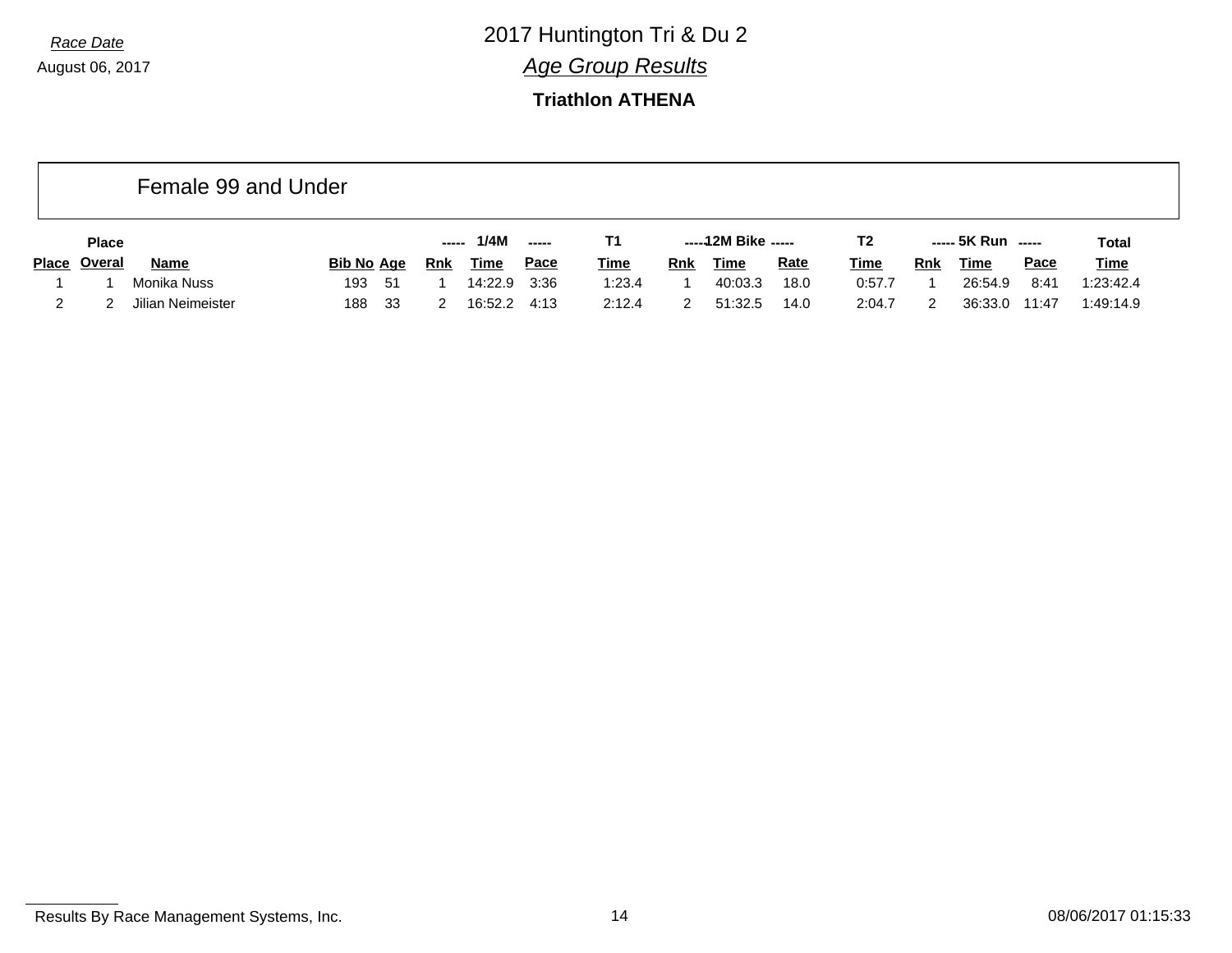#### **Triathlon Mixed Team**

|              | Male 99 and Under          |                   |               |             |               |             |            |                     |             |             |     |                    |             |              |
|--------------|----------------------------|-------------------|---------------|-------------|---------------|-------------|------------|---------------------|-------------|-------------|-----|--------------------|-------------|--------------|
| <b>Place</b> |                            |                   | $\frac{1}{2}$ | 1/4M        | $\frac{1}{2}$ | Τ1          |            | $---12M$ Bike $---$ |             | T2          |     | $--- 5K Run$ $---$ |             | <b>Total</b> |
| Place Overal | Name                       | <b>Bib No Age</b> | Rnk           | <b>Time</b> | Pace          | <b>Time</b> | <b>Rnk</b> | Time                | <b>Rate</b> | <u>Time</u> | Rnk | Time               | <u>Pace</u> | <u>Time</u>  |
|              | <b>TEAM Shake and Bake</b> | 36                |               | 9:05.9      | 2:16          | 0:17.1      |            | 30:19.3             | 23.7        | 0:16.8      | 3   | 26:17.3            | 8:29        | 1:06:16.6    |
| 2            | Team Bay-Indy              | 66                |               | 10:57.6     | 2:44          | 0:25.6      | 3          | 38:46.2             | 18.6        | 0:25.2      |     | 22:38.6            | 7:18        | 1:13:13.3    |
|              | <b>TEAM Euphoria</b>       |                   |               | 17:37.9     | 4:24          | 0:23.3      |            | 34:49.6             | 20.7        | 0:16.5      |     | 23:24.2            | 7:33        | 1:16:31.7    |

Results By Race Management Systems, Inc. 15 15 2006/2017 01:15:33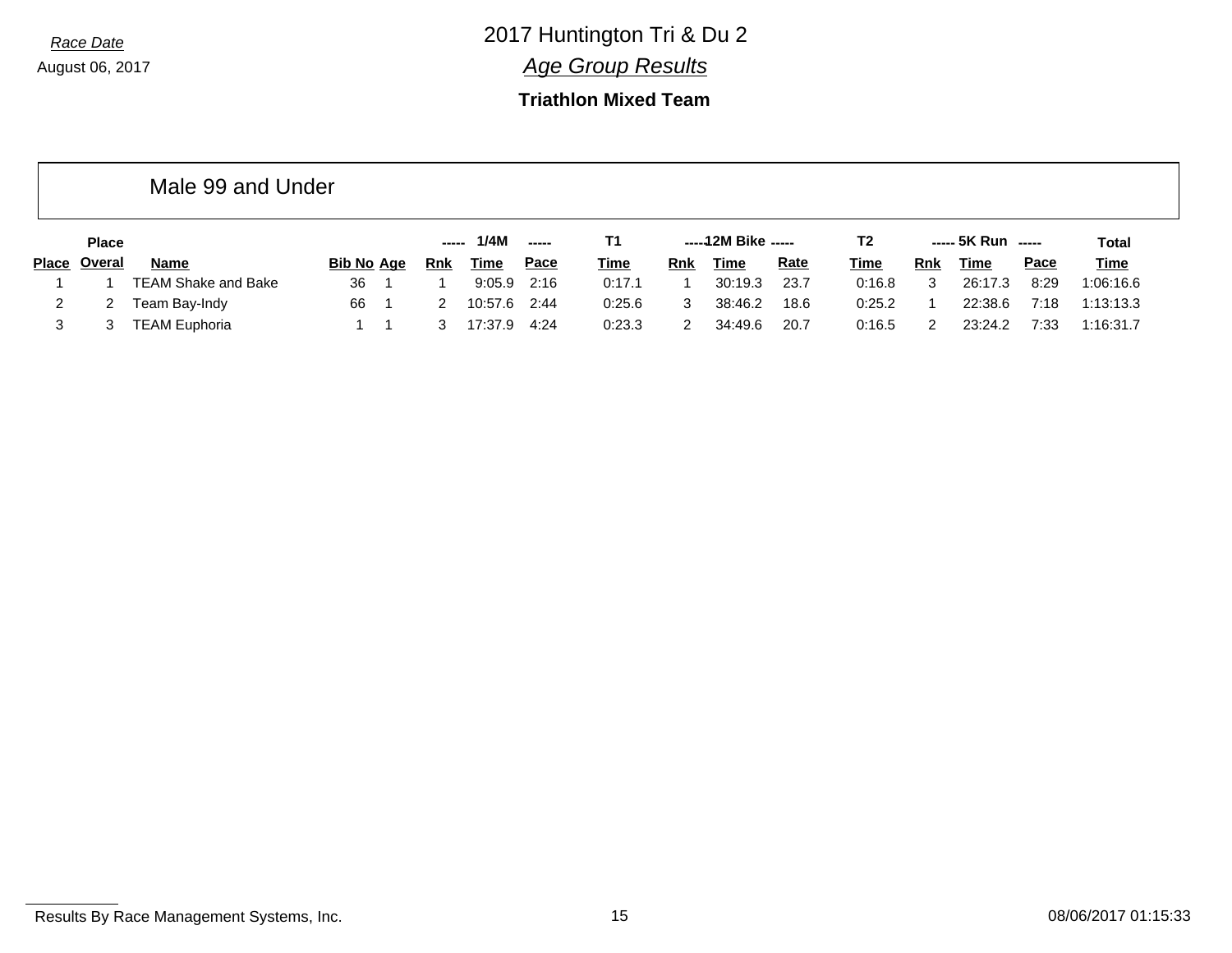# *Race Date* 2017 Huntington Tri & Du 2 *Age Group Results*

|              | <b>Male Overall Winners</b> |            |      |     |                    |             |             |     |                     |             |                |            |                    |             |              |
|--------------|-----------------------------|------------|------|-----|--------------------|-------------|-------------|-----|---------------------|-------------|----------------|------------|--------------------|-------------|--------------|
| <b>Place</b> |                             |            |      |     | ----- 5K Run ----- |             | Τ1          |     | -----12M Bike ----- |             | T <sub>2</sub> |            | ----- 5K Run ----- |             | <b>Total</b> |
| Place Overal | <b>Name</b>                 | Bib No Age |      | Rnk | <b>Time</b>        | <u>Pace</u> | <b>Time</b> | Rnk | <b>Time</b>         | <b>Rate</b> | <u>Time</u>    | <b>Rnk</b> | <u>Time</u>        | <u>Pace</u> | <b>Time</b>  |
|              | Benjamin Switala            | 161        | - 29 |     | 22:26.8            | 7:14        | 0:58.5      |     | 34:20.1             | 21.0        | 0:37.8         |            | 24:30.3            | 7:54        | 1:22:53.7    |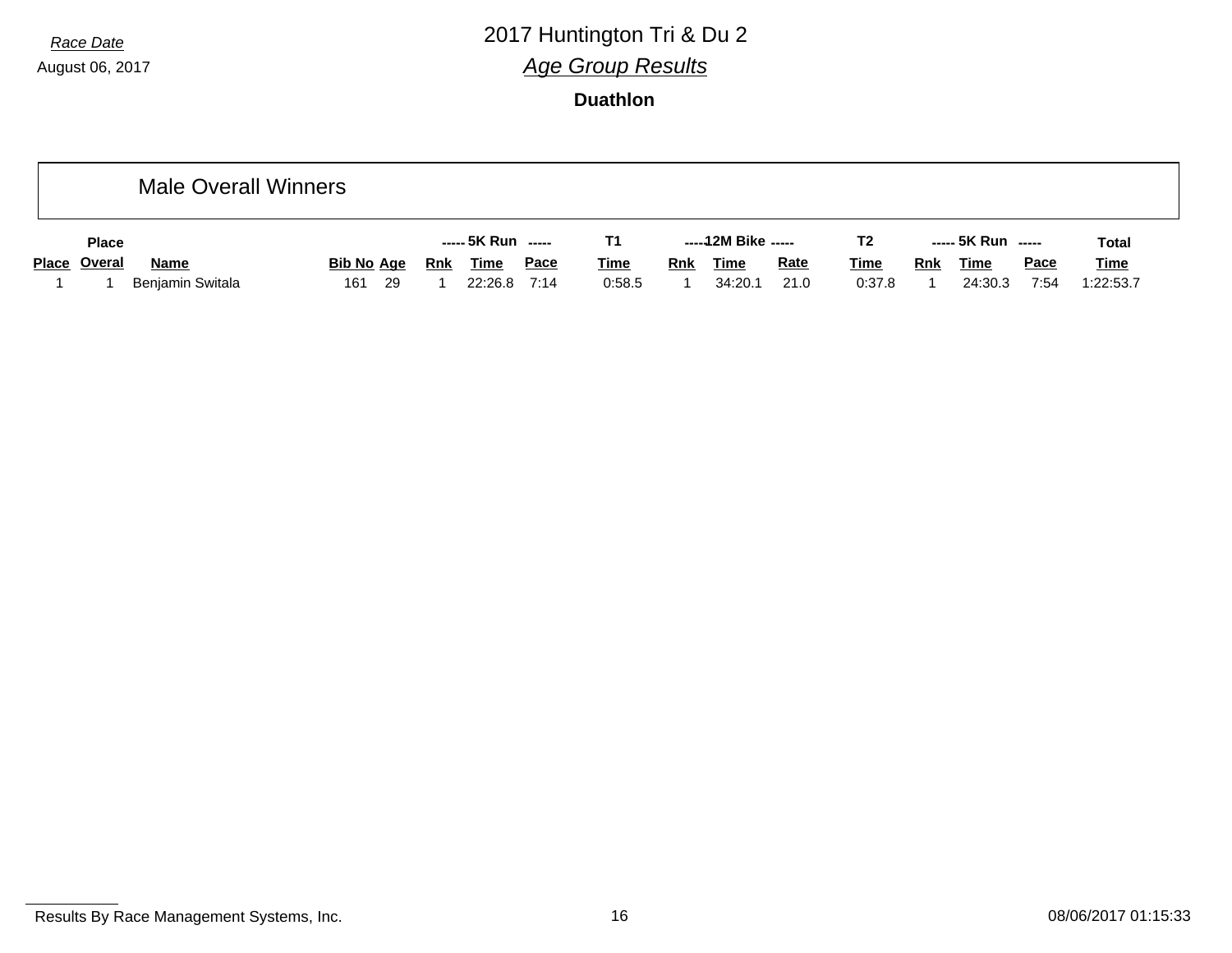|                |               | Male 30 to 34        |                   |    |                |                    |      |             |                |                      |             |                |              |                    |       |              |
|----------------|---------------|----------------------|-------------------|----|----------------|--------------------|------|-------------|----------------|----------------------|-------------|----------------|--------------|--------------------|-------|--------------|
|                | <b>Place</b>  |                      |                   |    |                | ----- 5K Run ----- |      | <b>T1</b>   |                | ----- 12M Bike ----- |             | T <sub>2</sub> |              | ----- 5K Run ----- |       | <b>Total</b> |
| <b>Place</b>   | Overal        | Name                 | <b>Bib No Age</b> |    | <b>Rnk</b>     | Time               | Pace | Time        | <b>Rnk</b>     | <b>Time</b>          | <b>Rate</b> | <b>Time</b>    | <b>Rnk</b>   | Time               | Pace  | <b>Time</b>  |
| -1             | 5             | Jim Gordon           | 158               | 30 | $\overline{1}$ | 24:17.4            | 7:50 | 1:06.6      | $\overline{2}$ | 47:15.8              | 15.2        | 1:07.4         | $\mathbf{1}$ | 25:09.2            | 8:07  | 1:38:56.6    |
| $\overline{2}$ | 15            | <b>Matthew Pavia</b> | 146               | 31 | 2              | 31:31.4 10:10      |      | 1:07.8      | 1              | 47:03.4              | 15.3        | 1:10.3         | 2            | 31:37.8            | 10:12 | 1:52:30.9    |
|                |               | Male 35 to 39        |                   |    |                |                    |      |             |                |                      |             |                |              |                    |       |              |
|                | <b>Place</b>  |                      |                   |    |                | ----- 5K Run ----- |      | <b>T1</b>   |                | ----- 12M Bike ----- |             | T <sub>2</sub> |              | ----- 5K Run ----- |       | <b>Total</b> |
| <b>Place</b>   | <b>Overal</b> | Name                 | <b>Bib No Age</b> |    | <b>Rnk</b>     | <b>Time</b>        | Pace | <b>Time</b> | <b>Rnk</b>     | <b>Time</b>          | Rate        | Time           | Rnk          | <b>Time</b>        | Pace  | <b>Time</b>  |
| -1             | 12            | Justin Bolen         | 154               | 37 | $\overline{1}$ | 27:57.0            | 9:01 | 2:17.8      | 1              | 51:15.7              | 14.0        | 1:23.0         | $\mathbf{1}$ | 29:27.7            | 9:30  | 1:52:21.4    |
|                |               | Male 40 to 44        |                   |    |                |                    |      |             |                |                      |             |                |              |                    |       |              |
|                | <b>Place</b>  |                      |                   |    |                | ----- 5K Run ----- |      | <b>T1</b>   |                | ----- 12M Bike ----- |             | T <sub>2</sub> |              | ----- 5K Run ----- |       | <b>Total</b> |
| Place          | Overal        | <b>Name</b>          | <b>Bib No Age</b> |    | <b>Rnk</b>     | <b>Time</b>        | Pace | <b>Time</b> | <u>Rnk</u>     | <b>Time</b>          | <b>Rate</b> | <b>Time</b>    | <b>Rnk</b>   | <b>Time</b>        | Pace  | <b>Time</b>  |
| -1             | 3             | <b>Nick Yurkiw</b>   | 153               | 41 |                |                    |      |             |                |                      |             |                | 1            | 1:31:26.0          | 5:01  | 1:31:26.0    |
|                |               | Male 45 to 49        |                   |    |                |                    |      |             |                |                      |             |                |              |                    |       |              |
|                | <b>Place</b>  |                      |                   |    |                | ----- 5K Run ----- |      | <b>T1</b>   |                | ----- 12M Bike ----- |             | T <sub>2</sub> |              | ----- 5K Run ----- |       | <b>Total</b> |
|                |               | <b>Name</b>          | <b>Bib No Age</b> |    | <b>Rnk</b>     | <b>Time</b>        | Pace | <b>Time</b> | <b>Rnk</b>     | <b>Time</b>          | <b>Rate</b> | <b>Time</b>    | Rnk          | <b>Time</b>        | Pace  | <b>Time</b>  |
| Place          | <b>Overal</b> |                      |                   |    |                |                    |      |             |                |                      |             |                |              |                    |       |              |
| 1              | 6             | David Sayers         | 149               | 46 | $\overline{1}$ | 27:44.1            | 8:57 | 1:28.1      | 1              | 38:10.2              | 18.9        | 1:53.1         | $\mathbf{1}$ | 29:54.5            | 9:39  | 1:39:10.1    |
| 2              | 9             | Gary Gugliotta       | 157               | 48 | 2              | 30:30.4            | 9:50 | 0:47.5      | 3              | 41:27.0              | 17.4        | 0:18.4         | 2            | 32:28.7            | 10:28 | 1:45:32.3    |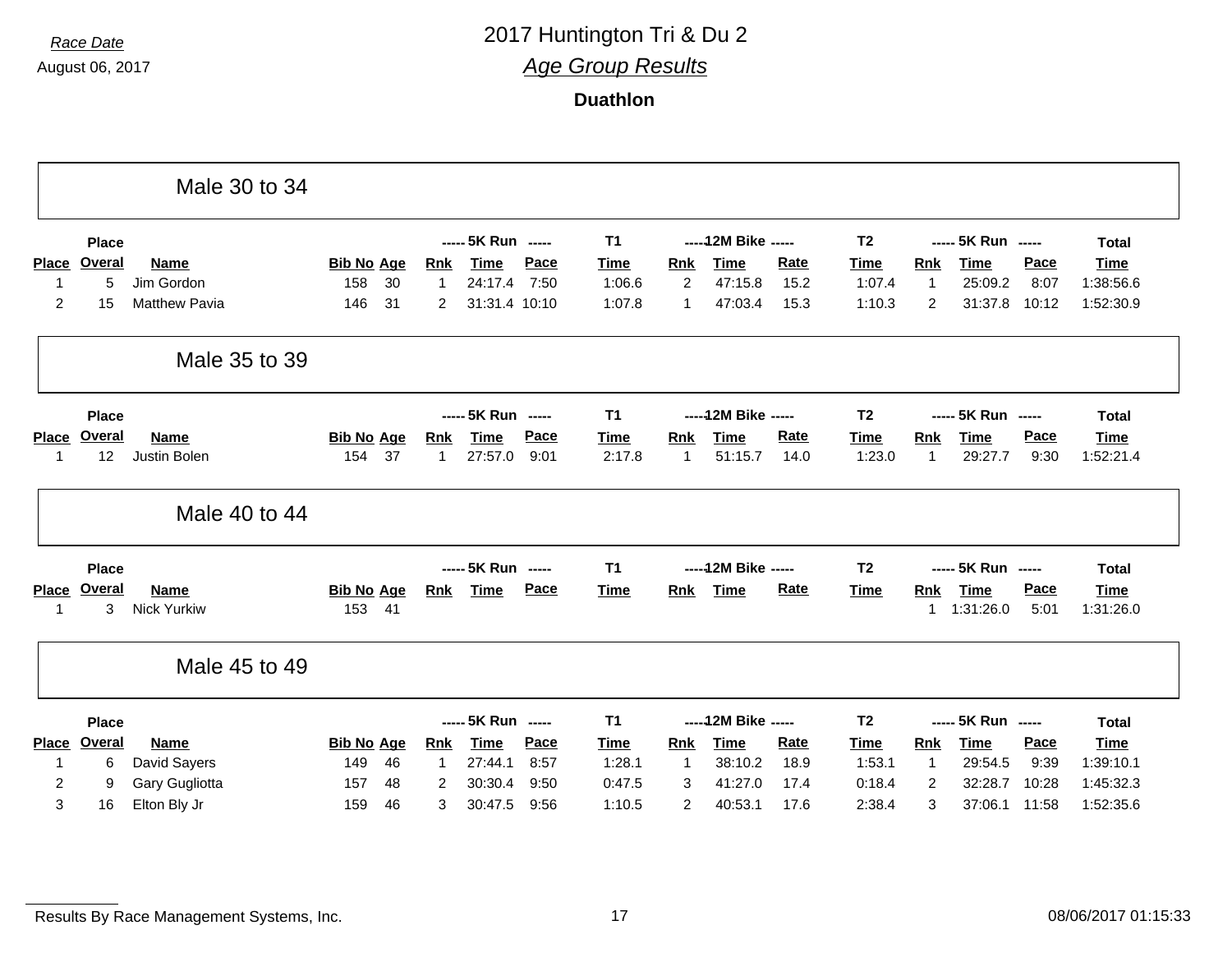|                |               | Male 50 to 54    |                   |    |              |                    |      |             |                      |                     |             |                |                |                    |             |              |
|----------------|---------------|------------------|-------------------|----|--------------|--------------------|------|-------------|----------------------|---------------------|-------------|----------------|----------------|--------------------|-------------|--------------|
|                | <b>Place</b>  |                  |                   |    |              | ----- 5K Run ----- |      | T1          |                      | $---12M$ Bike $---$ |             | T2             |                | $--- 5K Run$ $---$ |             | <b>Total</b> |
| <b>Place</b>   | Overal        | Name             | <b>Bib No Age</b> |    | Rnk          | Time               | Pace | <u>Time</u> | <b>Rnk</b>           | <b>Time</b>         | <b>Rate</b> | <u>Time</u>    | <b>Rnk</b>     | Time               | <b>Pace</b> | <b>Time</b>  |
|                |               | John Luck        | 152               | 50 |              | 27:41.8            | 8:56 | 1:05.4      |                      | 40:47.3             | 17.7        | 1:01.8         | 2              | 30:21.4            | 9:47        | 1:40:57.9    |
| $\overline{2}$ | 10            | <b>Bill Robb</b> | 144               | 54 | $\mathbf{2}$ | 28:30.8            | 9:12 | 1:06.1      | $\mathbf{2}^{\circ}$ | 46:27.7             | 15.5        | 0:45.2         |                | 29:53.0            | 9:38        | 1:46:42.8    |
|                |               | Male 55 to 59    |                   |    |              |                    |      |             |                      |                     |             |                |                |                    |             |              |
|                | <b>Place</b>  |                  |                   |    |              | ----- 5K Run ----- |      | <b>T1</b>   |                      | -----12M Bike ----- |             | T <sub>2</sub> |                | ----- 5K Run ----- |             | <b>Total</b> |
| <b>Place</b>   | <b>Overal</b> | <u>Name</u>      | <b>Bib No Age</b> |    | <b>Rnk</b>   | Time               | Pace | <b>Time</b> | <u>Rnk</u>           | <b>Time</b>         | <u>Rate</u> | <b>Time</b>    | <b>Rnk</b>     | Time               | <b>Pace</b> | <b>Time</b>  |
|                | $\mathcal{P}$ | Mark Wladecki    | $\overline{2}$    | 59 |              | 23:38.7            | 7:37 | 0:50.7      |                      | 34:45.1             | 20.7        | 0:47.3         |                | 23:15.4            | 7:30        | 1:23:17.4    |
| $\overline{2}$ | 4             | Dave Hunt        | 155               | 58 | $\mathbf{2}$ | 26:44.0            | 8:37 | 2:14.6      | 2                    | 39:26.2             | 18.3        | 2:23.2         | $\overline{2}$ | 27:43.4            | 8:56        | 1:38:31.5    |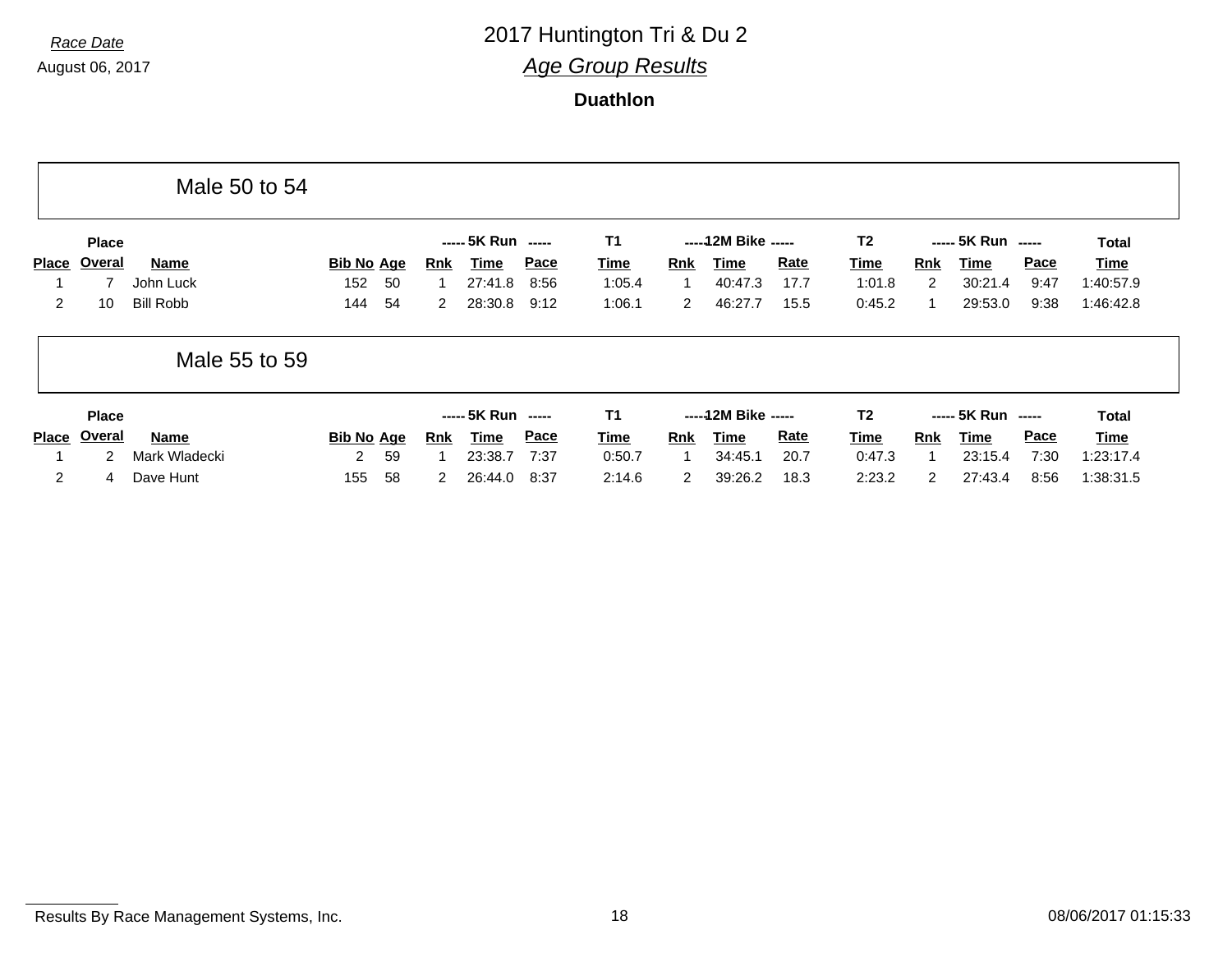# *Race Date* 2017 Huntington Tri & Du 2 *Age Group Results*

| <b>Female Overall Winners</b>                        |                             |                                          |             |                                          |                |                                                               |                          |
|------------------------------------------------------|-----------------------------|------------------------------------------|-------------|------------------------------------------|----------------|---------------------------------------------------------------|--------------------------|
| <b>Place</b>                                         |                             | ----- 5K Run -----                       | T1          | -----12M Bike -----                      | T <sub>2</sub> | ----- 5K Run -----                                            | <b>Total</b>             |
| Place Overal<br><b>Name</b><br>Josilyn Gullifer<br>8 | <b>Bib No Age</b><br>162 40 | <b>Time</b><br><u>Pace</u><br><b>Rnk</b> | <b>Time</b> | <b>Rate</b><br><b>Time</b><br><b>Rnk</b> | <b>Time</b>    | <b>Pace</b><br><b>Time</b><br><u>Rnk</u><br>5:37<br>1:42:16.0 | <u>Time</u><br>1:42:16.0 |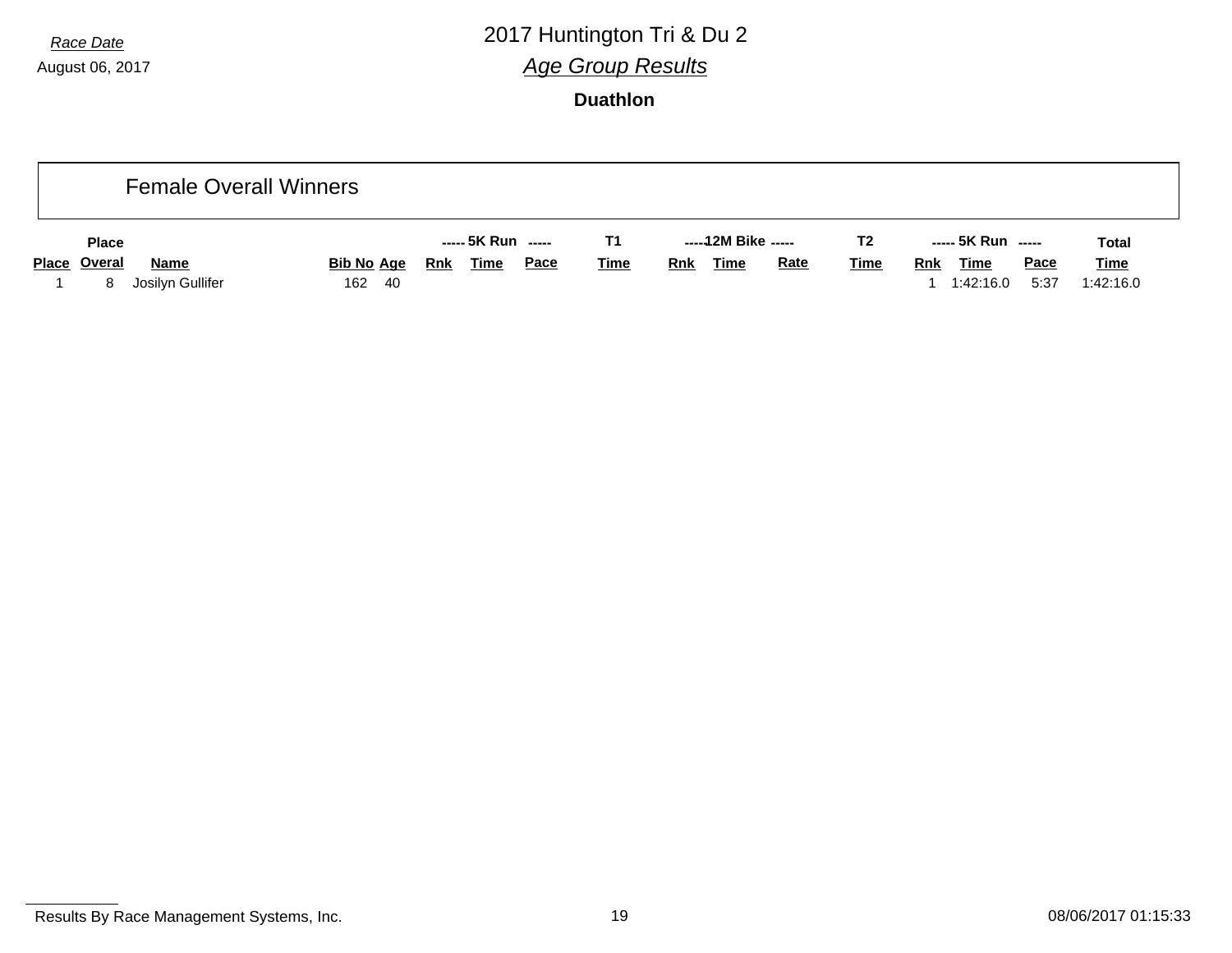|                |                              | Female 25 to 29             |                          |    |                            |                                              |                     |                                  |                  |                                         |                     |                                  |                 |                                              |                      |                                          |
|----------------|------------------------------|-----------------------------|--------------------------|----|----------------------------|----------------------------------------------|---------------------|----------------------------------|------------------|-----------------------------------------|---------------------|----------------------------------|-----------------|----------------------------------------------|----------------------|------------------------------------------|
| <b>Place</b>   | <b>Place</b><br>Overal<br>14 | <b>Name</b><br>Raquel Pavia | <b>Bib No Age</b><br>145 | 29 | <b>Rnk</b><br>$\mathbf{1}$ | ----- 5K Run -----<br><u>Time</u><br>30:32.6 | <b>Pace</b><br>9:51 | T <sub>1</sub><br>Time<br>2:05.7 | <b>Rnk</b><br>-1 | ----- 12M Bike -----<br>Time<br>47:06.3 | <b>Rate</b><br>15.3 | T <sub>2</sub><br>Time<br>1:08.2 | <b>Rnk</b><br>1 | ----- 5K Run -----<br><b>Time</b><br>31:37.9 | <b>Pace</b><br>10:12 | <b>Total</b><br><b>Time</b><br>1:52:30.8 |
|                |                              | Female 35 to 39             |                          |    |                            |                                              |                     |                                  |                  |                                         |                     |                                  |                 |                                              |                      |                                          |
|                | <b>Place</b>                 |                             |                          |    |                            | ----- 5K Run -----                           |                     | <b>T1</b>                        |                  | ----- 12M Bike -----                    |                     | T2                               |                 | ----- 5K Run -----                           |                      | <b>Total</b>                             |
| <b>Place</b>   | <b>Overal</b>                | <b>Name</b>                 | <b>Bib No Age</b>        |    | <b>Rnk</b>                 | <u>Time</u>                                  | <b>Pace</b>         | Time                             | <b>Rnk</b>       | <b>Time</b>                             | <b>Rate</b>         | Time                             | <b>Rnk</b>      | <b>Time</b>                                  | <b>Pace</b>          | Time                                     |
|                | 11                           | Ruta Semaskiene             | 42                       | 39 | -1                         | 27:06.3                                      | 8:45                | 0:53.7                           | 2                | 52:25.7                                 | 13.7                | 0:45.3                           | -1              | 27:43.9                                      | 8:56                 | 1:48:55.0                                |
| $\overline{2}$ | 13                           | Laura Hall                  | 147                      | 35 | $\overline{2}$             | 27:57.0                                      | 9:01                | 1:59.5                           | 1                | 50:38.2                                 | 14.2                | 0:43.4                           | 2               | 31:03.8                                      | 10:01                | 1:52:22.1                                |
|                |                              | Female 40 to 44             |                          |    |                            |                                              |                     |                                  |                  |                                         |                     |                                  |                 |                                              |                      |                                          |
|                | <b>Place</b>                 |                             |                          |    |                            | ----- 5K Run -----                           |                     | T1                               |                  | ----- 12M Bike -----                    |                     | T2                               |                 | ----- 5K Run -----                           |                      | <b>Total</b>                             |
| <b>Place</b>   | Overal                       | <b>Name</b>                 | <b>Bib No Age</b>        |    | <u>Rnk</u>                 | <b>Time</b>                                  | <b>Pace</b>         | <b>Time</b>                      | <u>Rnk</u>       | <b>Time</b>                             | <b>Rate</b>         | <b>Time</b>                      | <u>Rnk</u>      | <b>Time</b>                                  | <u>Pace</u>          | Time                                     |
|                | 17                           | Paulette York               | 160                      | 43 | -1                         | 35:54.0 11:35                                |                     | 1:34.7                           |                  | 51:40.2                                 | 13.9                | 0:50.1                           |                 | 38:44.2                                      | 12:30                | 2:08:43.5                                |

Results By Race Management Systems, Inc. 20 20 Contract the U.S. 20 08/06/2017 01:15:33